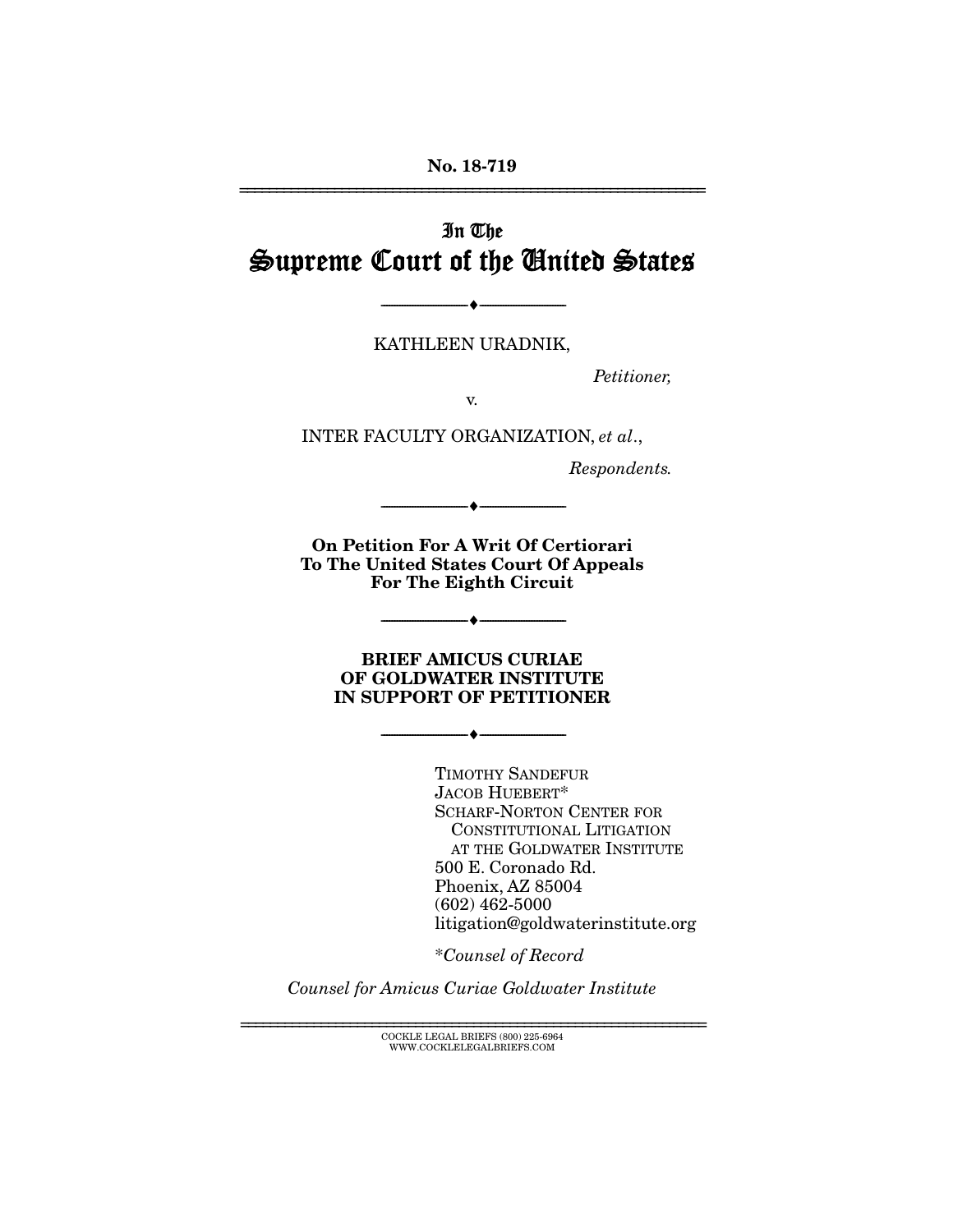### QUESTION PRESENTED

 Does the government's recognition of a labor union as the exclusive representative of public-sector employees, including those who are not union members, violate non-member employees' First Amendment right to freedom of association?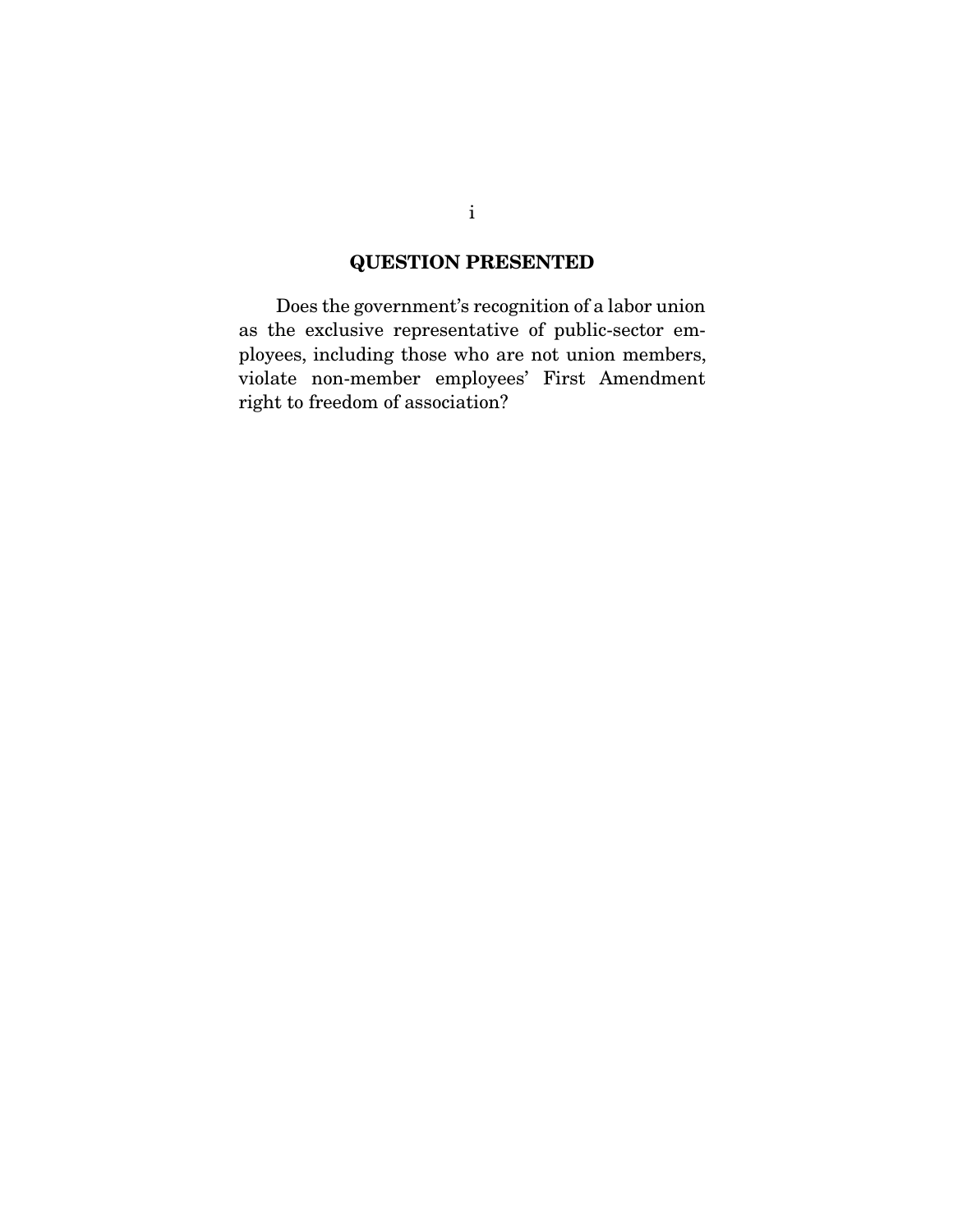# TABLE OF CONTENTS

|                                                                                               | Page          |  |  |  |
|-----------------------------------------------------------------------------------------------|---------------|--|--|--|
|                                                                                               | i             |  |  |  |
|                                                                                               | $\mathbf{11}$ |  |  |  |
|                                                                                               | iii           |  |  |  |
| <b>IDENTITY AND INTEREST OF AMICUS CU-</b>                                                    |               |  |  |  |
|                                                                                               | 1             |  |  |  |
| SUMMARY OF ARGUMENT                                                                           |               |  |  |  |
|                                                                                               | 3             |  |  |  |
| The founders sought to limit the harm<br>Ι.                                                   | 3             |  |  |  |
| Legal privileges such as exclusive repre-<br>II.<br>sentation make public-sector unions an    | 10            |  |  |  |
| The Court should grant certiorari to pro-<br>III.<br>tect workers' First Amendment rights and | 22            |  |  |  |
|                                                                                               | 23            |  |  |  |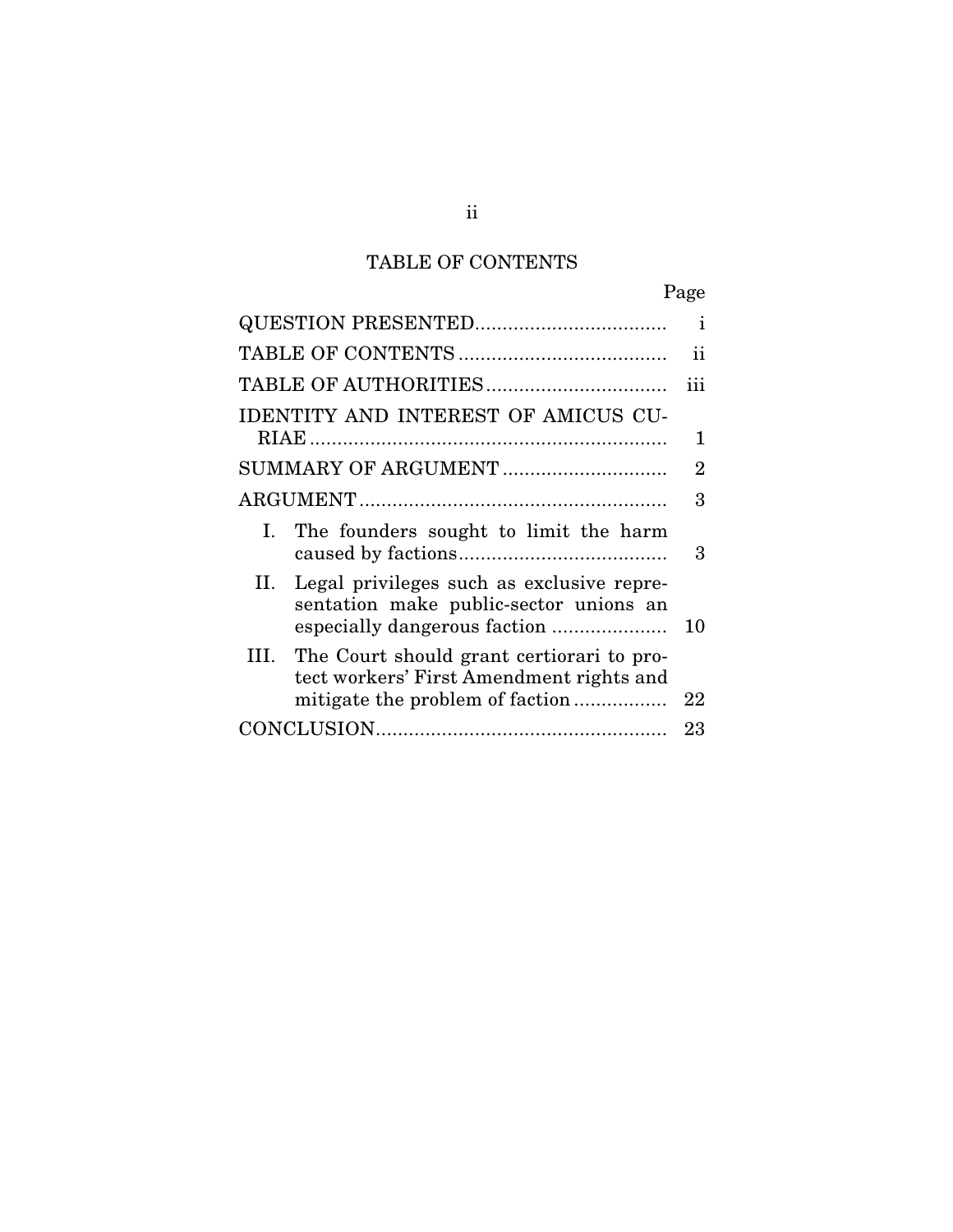# TABLE OF AUTHORITIES

Page

# **CASES**

| Ariz. Free Enter. Club's Freedom Club PAC v.              |
|-----------------------------------------------------------|
| Cheatham v. DiCiccio, 379 P.3d 211 (Ariz. 2016)12         |
| Coleman v. City of Mesa, 284 P.3d 863 (Ariz.              |
| Comme'ns Workers of Am. v. Ariz. Bd. of Regents,          |
|                                                           |
| Harris v. Quinn, 134 S. Ct. 2618 (2014)13, 14             |
| Janus v. AFSCME, 138 S. Ct. 2448 (2018)passim             |
| Knox v. SEIU Local 1000, 567 U.S. 298 (2012)10            |
| Minn. Voters Alliance v. Mansky, 138 S. Ct. 1876          |
| <i>Protect My Check, Inc. v. Dilger, 176 F. Supp. 3d</i>  |
| <i>Shofstall v. Hollins</i> , 515 P.2d 590 (Ariz. 1973)19 |
| Verreos v. City & Cnty. of S.F., 133 Cal. Rptr. 649       |

### **STATUTES**

|--|--|--|--|--|--|--|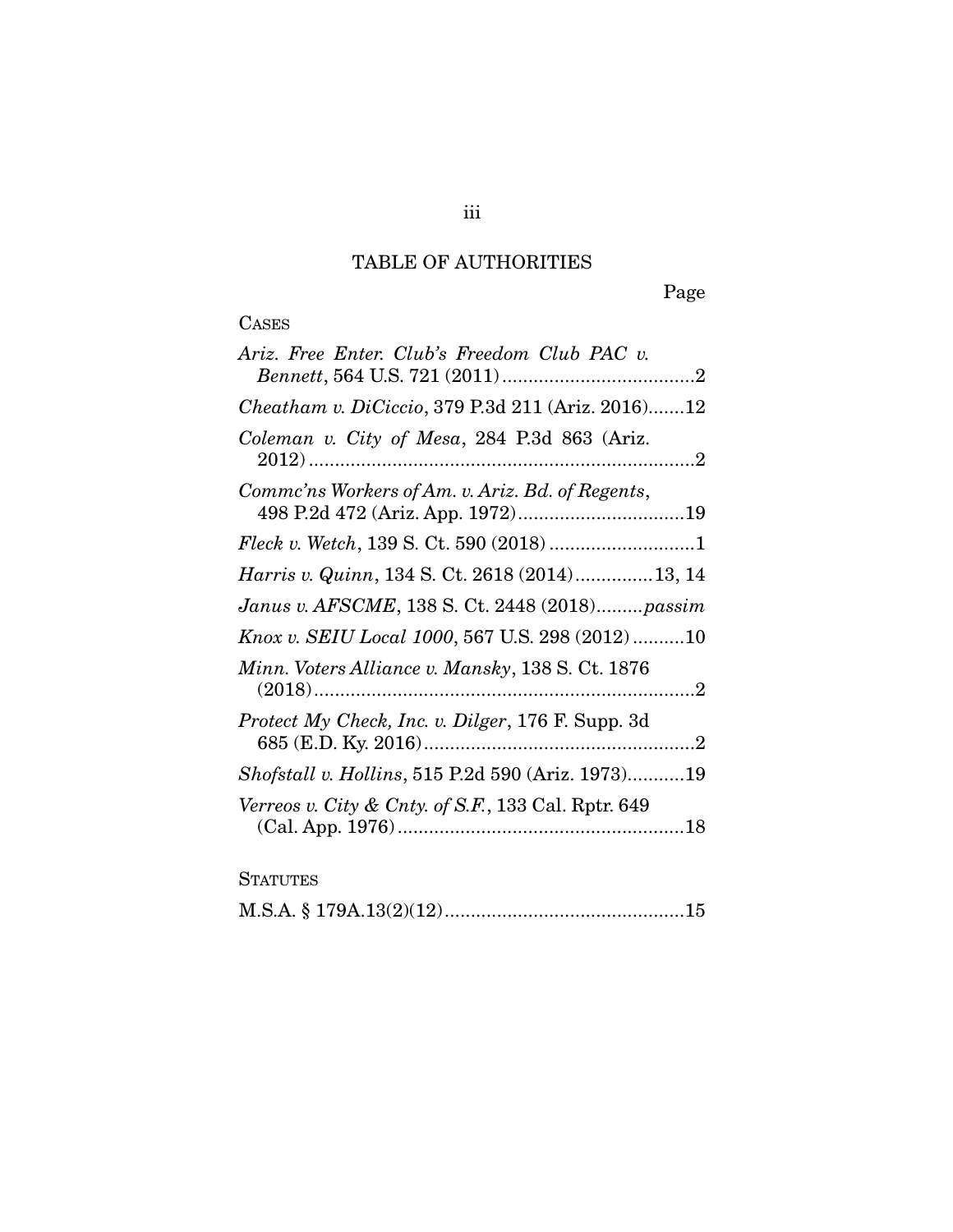# TABLE OF AUTHORITIES—Continued

## OTHER AUTHORITIES

| 1 Edward Gibbon, The Decline and Fall of the<br>Roman Empire (New York: Heritage Press,                                                                                                   |
|-------------------------------------------------------------------------------------------------------------------------------------------------------------------------------------------|
| A Defence of the Constitutions of Government of<br>the United States of America, Vol. III (1788),<br>reprinted in John Adams: Writings from the<br>New Nation 1784-1826 (Gordon Wood ed., |
| Adam Schuster, Ill. Policy Inst., Tax Hikes vs.<br>Reform: Why Illinois Must Amend Its Consti-<br><i>tution to Fix the Pension Crisis</i> (2018) 11                                       |
| AFSCME, Bargaining for Political Power (2000)  12                                                                                                                                         |
| Ariz. Att'y Gen. Op. No. 71-12 (R40) (Apr. 5,<br>19                                                                                                                                       |
| Brent Appel, <i>Emergency Mayoral Power: An Ex-</i><br>ercise in Charter Interpretation, 65 Cal. L. Rev.<br>18                                                                            |
| Calvin Coolidge, The Autobiography of Calvin<br>$16$                                                                                                                                      |
| Clyde W. Summers, Public Employee Bargain-<br>ing: A Political Perspective, 83 Yale L. J. 1156                                                                                            |
| Clyde W. Summers, <i>Public Sector Bargaining</i> :<br>Problems of Governmental Decisionmaking,                                                                                           |
| David Ziskind, One Thousand Strikes of Govern-                                                                                                                                            |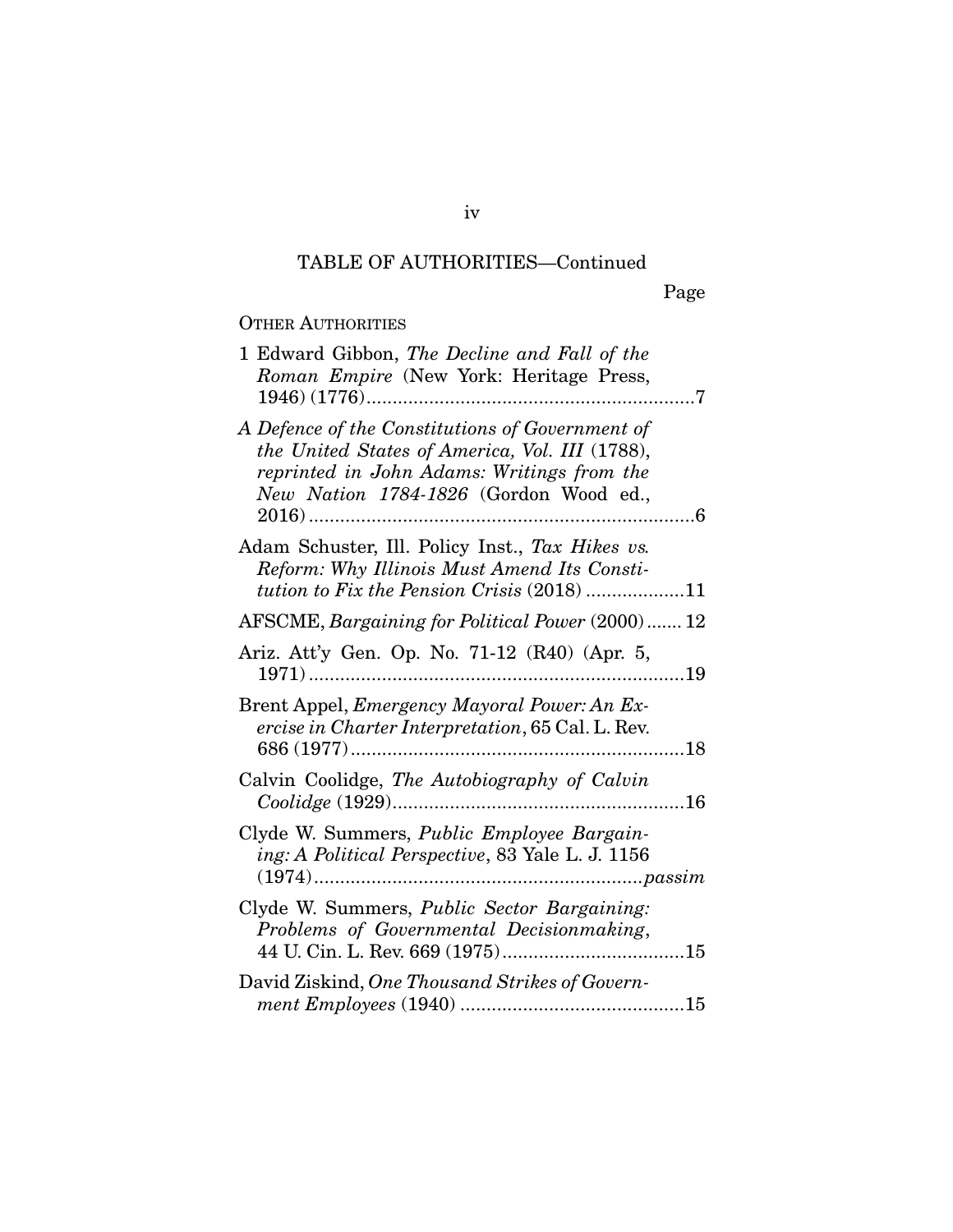# TABLE OF AUTHORITIES—Continued

|                                                                                                                                                                                      | Page |
|--------------------------------------------------------------------------------------------------------------------------------------------------------------------------------------|------|
| Edwin Vieira, Jr., To Break and Control the<br>Violence of Faction: The Challenge to Repre-<br>sentative Government from Compulsory Public-<br>Sector Collective Bargaining (1980)21 |      |
| Francis Russell, A City in Terror: Calvin Coolidge<br>and the 1919 Boston Police Strike (1975)16                                                                                     |      |
| Gordon S. Wood, <i>The Radicalism of the American</i>                                                                                                                                |      |
| Jacob Huebert, Harris v. Quinn: A Win for Free-<br>dom of Association, 2014 Cato S. Ct. Rev. 195                                                                                     |      |
| Jeff Jacoby, What Public-Sector Unions Have<br>Wrought, Commentary (Oct. 2010)10                                                                                                     |      |
| Jon Riches, Union Time on Taxpayer's Dime,                                                                                                                                           |      |
| Letter from Franklin Roosevelt to Luther Stew-                                                                                                                                       |      |
| Letter from James Madison to Thomas Jefferson<br>$(Aug. 8, 1791)$ , in 6 Writings of James Madison                                                                                   |      |
| Letter from James Madison to Thomas Jefferson<br>$(Oct. 24, 1787)$ , in 5 Writings of James Madison                                                                                  |      |
| Letter from Thomas Jefferson to George Wash-<br>ington (Apr. 16, 1784), reprinted in Thomas                                                                                          |      |

*Jefferson: Writings* (Merrill Peterson ed., 1984) ......... 8

v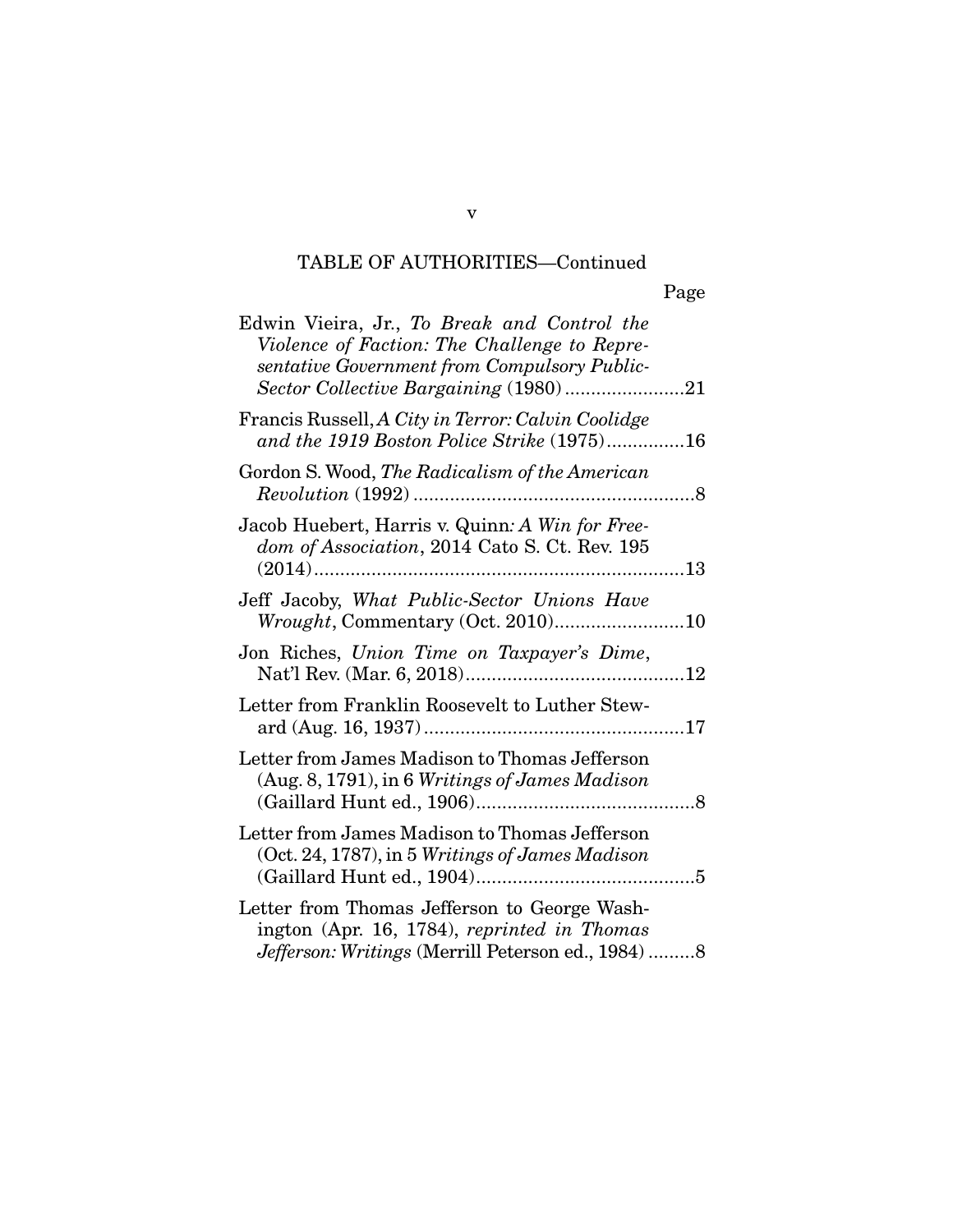# TABLE OF AUTHORITIES—Continued

| Notes on the State of Virginia (1787), reprinted<br>in Thomas Jefferson: Writings (Merrill Peterson                                                                                             |
|-------------------------------------------------------------------------------------------------------------------------------------------------------------------------------------------------|
| R. Theodore Clark, Jr., <i>Politics &amp; Public Em-</i><br>ployee Unionism: Some Recommendations for<br>an Emerging Problem, 44 U. Cin. L. Rev. 680                                            |
| Ray Stern, Teachers in Red Rally at Arizona<br>Capitol, Protest Tax Credits for Private<br>Schools, Phoenix New Times (Mar. 14, 2018)20                                                         |
| Richard C. Kearney & Patrice M. Mareschal,<br>Labor Relations in the Public Sector (5th ed.                                                                                                     |
| The Federalist No. 10 (J. Cooke ed., 1961)  4, 8, 9, 22                                                                                                                                         |
|                                                                                                                                                                                                 |
| Timothy Sandefur, <i>Hardworking Arizona Teach-</i><br>ers Want to Teach Students-But Districts<br>Won't Let Them, In Defense of Liberty (May 1,                                                |
| White House Statement and Executive Order on<br>Seizure of Coal Mines, Executive Order No.<br>9340 (May 1, 1943), in 12 Public Papers of<br>the Presidents of the United States: Franklin<br>18 |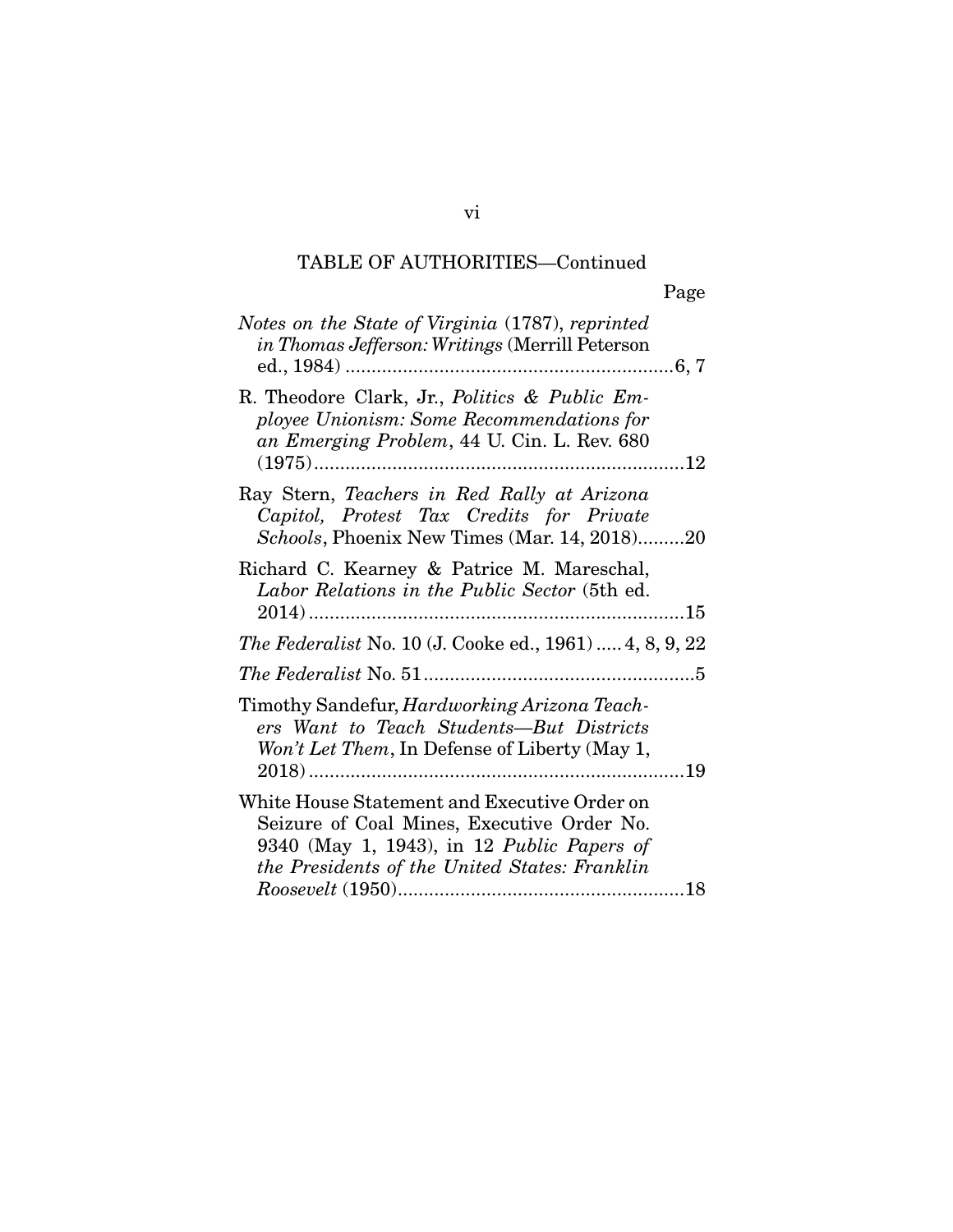### IDENTITY AND INTEREST OF AMICUS CURIAE<sup>1</sup>

 The Goldwater Institute was established in 1988 as a nonpartisan public policy and research foundation devoted to advancing the principles of limited government, individual freedom, and constitutional protections through litigation, research, policy briefings, and advocacy. Through its Scharf-Norton Center for Constitutional Litigation, the Institute litigates cases and files amicus briefs when its or its clients' objectives are directly implicated.

 The Institute devotes substantial resources to defending the constitutional principles of free speech and freedom of association. Specifically relevant here, Institute litigators represented an attorney challenging a mandatory association in *Fleck v. Wetch*, 139 S. Ct. 590, (mem.) (2018), in which the Court vacated the Eighth Circuit's decision rejecting a First Amendment challenge to mandatory bar membership and fees and remanded the case for reconsideration in light of *Janus v. AFSCME*, 138 S. Ct. 2448 (2018). The Institute has

<sup>&</sup>lt;sup>1</sup> Amicus Curiae gave counsel of record for all parties notice of its intention to file this brief at least 10 days before the brief 's due date. The Petitioner and two of the Respondents have filed a blanket consent to amicus briefs with the Court. The other Respondent, the Inter Faculty Organization, has separately given its consent to filing of this brief. Pursuant to Supreme Court Rule 37.6, counsel for Amicus Curiae affirms that no counsel for any party authored this brief in whole or in part and that no person or entity, other than Amicus, its members, or counsel, made a monetary contribution to the preparation or submission of this brief.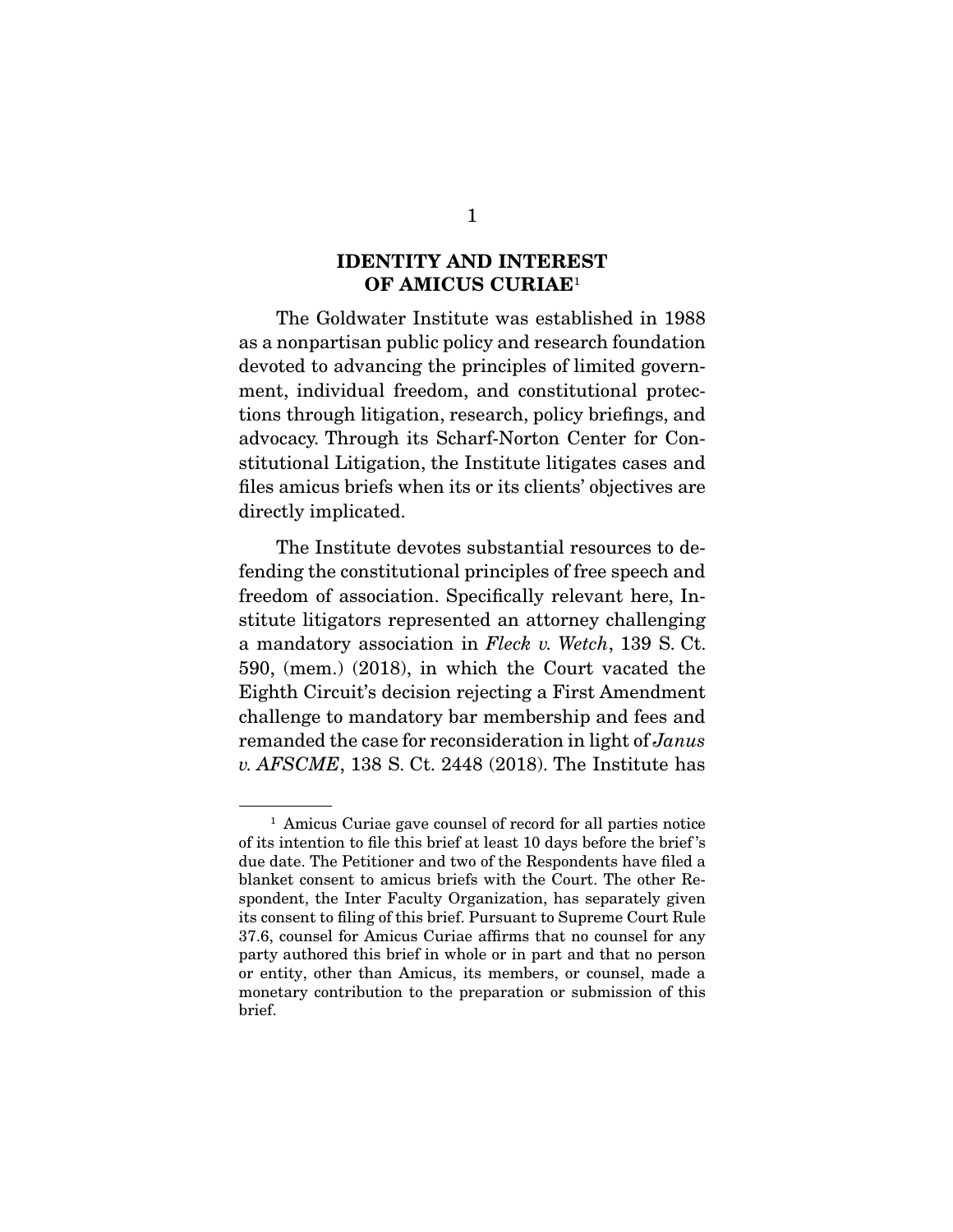also litigated and won important victories for other aspects of free speech, including *Arizona Free Enterprise Club's Freedom Club PAC v. Bennett*, 564 U.S. 721 (2011) (matching-funds provision violated First Amendment); *Coleman v. City of Mesa*, 284 P.3d 863 (Ariz. 2012) (First Amendment protects tattoos as free speech); and *Protect My Check, Inc. v. Dilger*, 176 F. Supp. 3d 685 (E.D. Ky. 2016) (scheme imposing different campaign contribution limits on different classes of donors violated Equal Protection Clause). The Institute has also appeared frequently as an amicus curiae in free-speech cases before this Court. *See*, *e.g.*, *Janus*, 138 S. Ct. 2448; *Minn. Voters Alliance v. Mansky*, 138 S. Ct. 1876 (2018).

#### SUMMARY OF ARGUMENT

--------------------------------- ---------------------------------

 In designing the Constitution, this country's founders sought to limit the influence of factions—that is, of interest groups that would use the government to serve their own interests rather than the public interest. The founders expected that, in a large and diverse republic such as ours, the large number of factions competing with each other in a system governed by checks and balances would prevent each other from obtaining too much power.

 Today, public-sector unions exhibit all the characteristics of a faction. But they are not as constrained by our republican system of government as a typical faction is—and they have outsize success in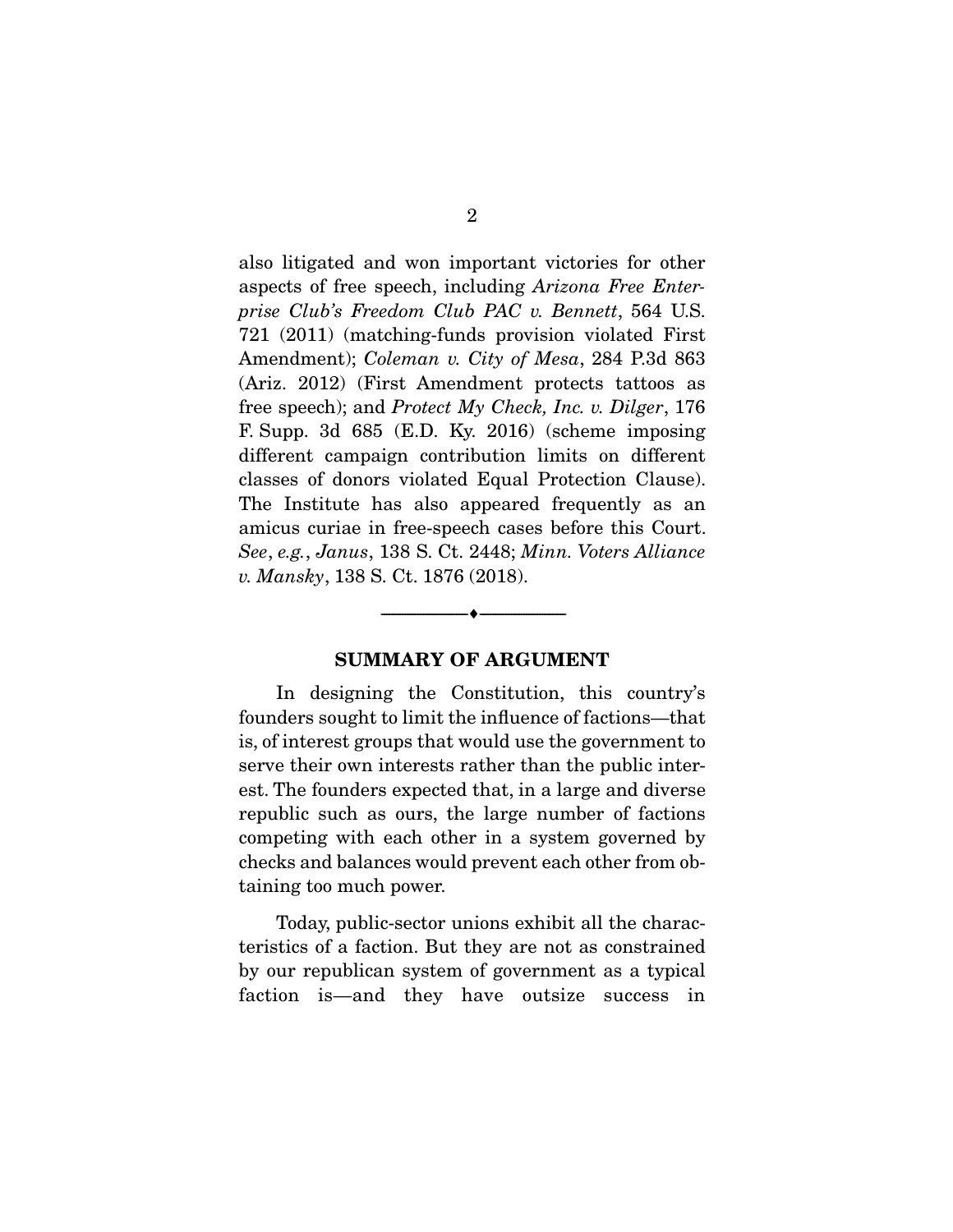influencing policy—thanks to the many legal privileges they enjoy, particularly the power of exclusive representation. That means statutes like the one Petitioner Kathleen Uradnik challenges here—which force public-sector employees to accept an exclusive representative to speak to the government on their behalf as a condition of their employment—create and empower dangerous factions in ways largely unanticipated by our republican system of government. Publicsector unionism unites governing officials in a manner that contradicts and at times overwhelms the separation of powers system. This is a threat to individual rights and to our Constitution.

 This Court should grant certiorari, both to protect public-sector employees' First Amendment right *not* to associate with a union and to prevent these factions from attaining undue power.

#### ARGUMENT

--------------------------------- ---------------------------------

#### I. The founders sought to limit the harm caused by factions.

 The Constitution's authors were well versed in the history of republics and aware of the distinctive threats they faced. Among these was the risk posed by what the founders called *factions*—that is, organizations among those who exercise government power, which could use that power to pursue their own selfinterest instead of the public interest. Madison described a faction as "a number of citizens, whether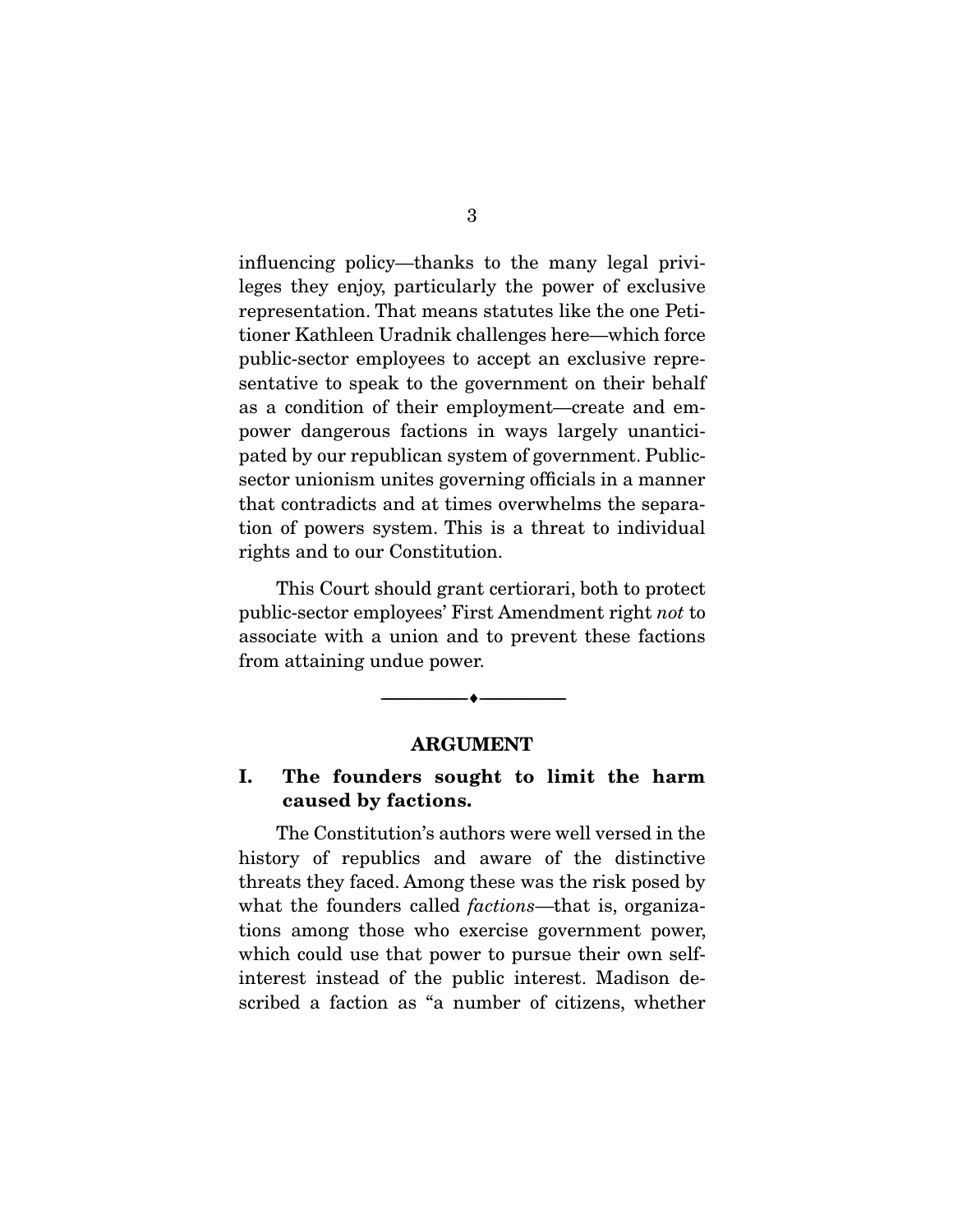amounting to a majority or minority of the whole, who are united and actuated by some common impulse of passion, or of interest, adverse to the rights of other citizens, or to the permanent and aggregate interests of the community." *The Federalist* No. 10 at 57 (J. Cooke ed., 1961) (James Madison).

 The founders were wary of factions because factions' pursuit of their own interests, without regard for the public interest, threatened the freedom of others. As Madison noted, a legislator pursuing the interest of a faction of which he is a member essentially acts as a "judge in his own cause," which naturally leads to unjust results. *Id.* at 59. Madison gave an example: the power over taxation gives legislators who act on behalf of factions the "opportunity and temptation . . . to trample on the rules of justice. Every shilling with which they over-burden the [taxpayer] is a shilling saved to their own pockets." *Id.* at 60. This creates pressure on the legislator to support a bill that shifts the burden of a tax away from his own constituents and onto the shoulders of others—which may be clever politics, but violates principles of justice, encourages retaliatory factionalism by other groups in the society, and ultimately undermines citizens' respect for republican institutions.

 The cure for this problem, the founders hoped, would be a wide diversity of competing interests and a government structure in which checks and balances separate and thereby help blunt the force of factionalism. Whenever a government is designed so that "the stronger faction can readily unite and oppress the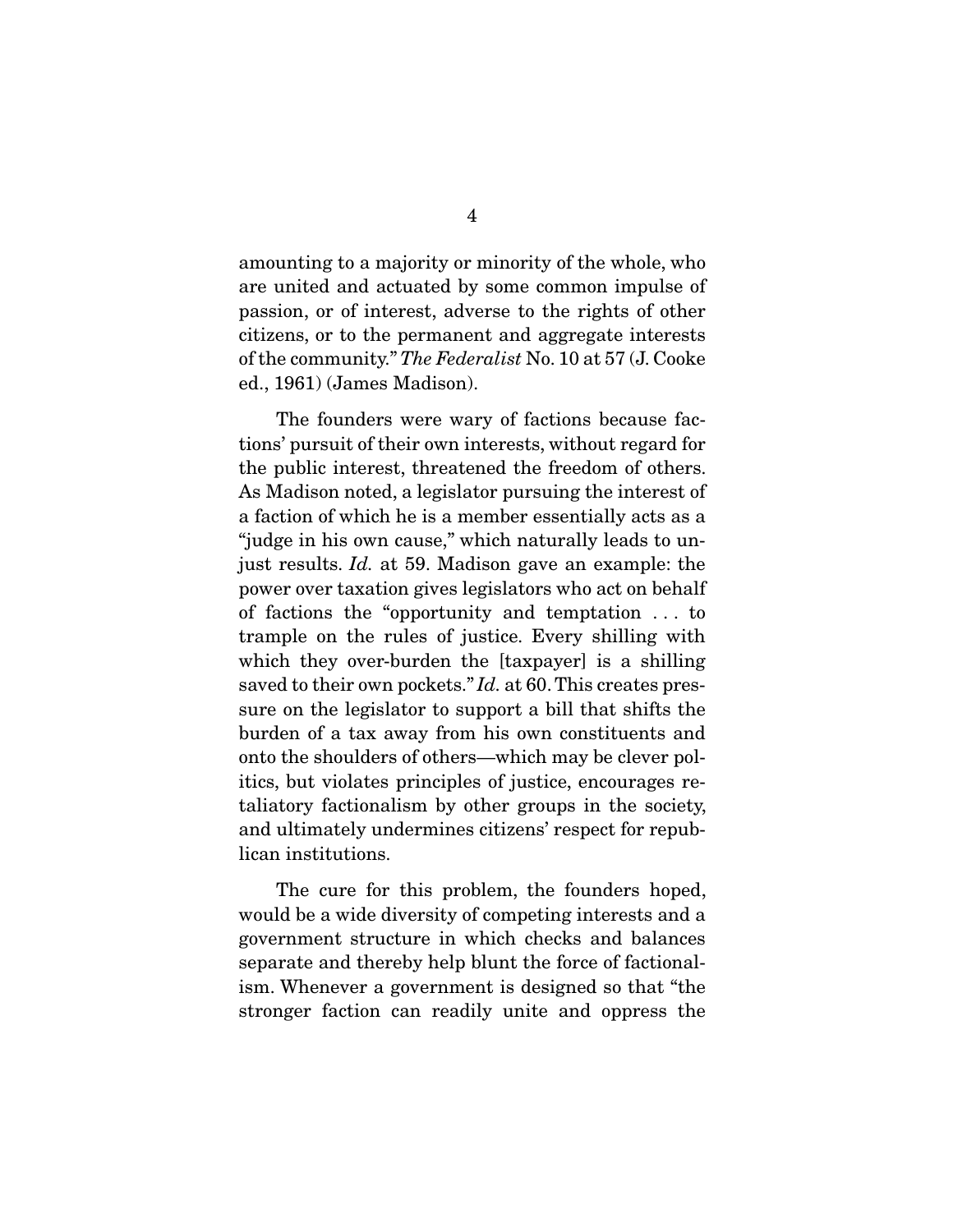weaker," wrote Madison, "anarchy may . . . truly be said to reign." *The Federalist* No. 51, *supra*, at 352 (James Madison). Therefore, he concluded, "Divide et impera"—divide and conquer—"is under certain qualifications, the only policy, by which a republic can be administered on just principles." Letter from James Madison to Thomas Jefferson (Oct. 24, 1787), in 5 *Writings of James Madison* 31 (Gaillard Hunt ed., 1904). In other words, the checks-and-balances system would separate those who govern into groups and pit them in political competition against each other, thereby protecting the citizenry against the risk that would result if their forces were united.

 Madison famously illustrated this concept with the example of the many different religious groups in the American colonies. Living in a society in which established religion was the norm, he was aware that sects both within and outside the established church often exploited their authority—or struggled to gain such authority—with consequences that were adverse to the people's freedom and the community's safety. "In a free government, the security for civil rights must be the same as for religious rights. It consists in the one case in the multiplicity of interests, and in the other, in the multiplicity of sects. The degree of security in both cases will depend on the number of interests and sects." *The Federalist* No. 51, *supra*, at 351–52.

 Madison was not alone in these concerns. John Adams warned that when government indulges the "[s]elf interest, private avidity, ambition, and avarice" of a faction, the entire society gradually becomes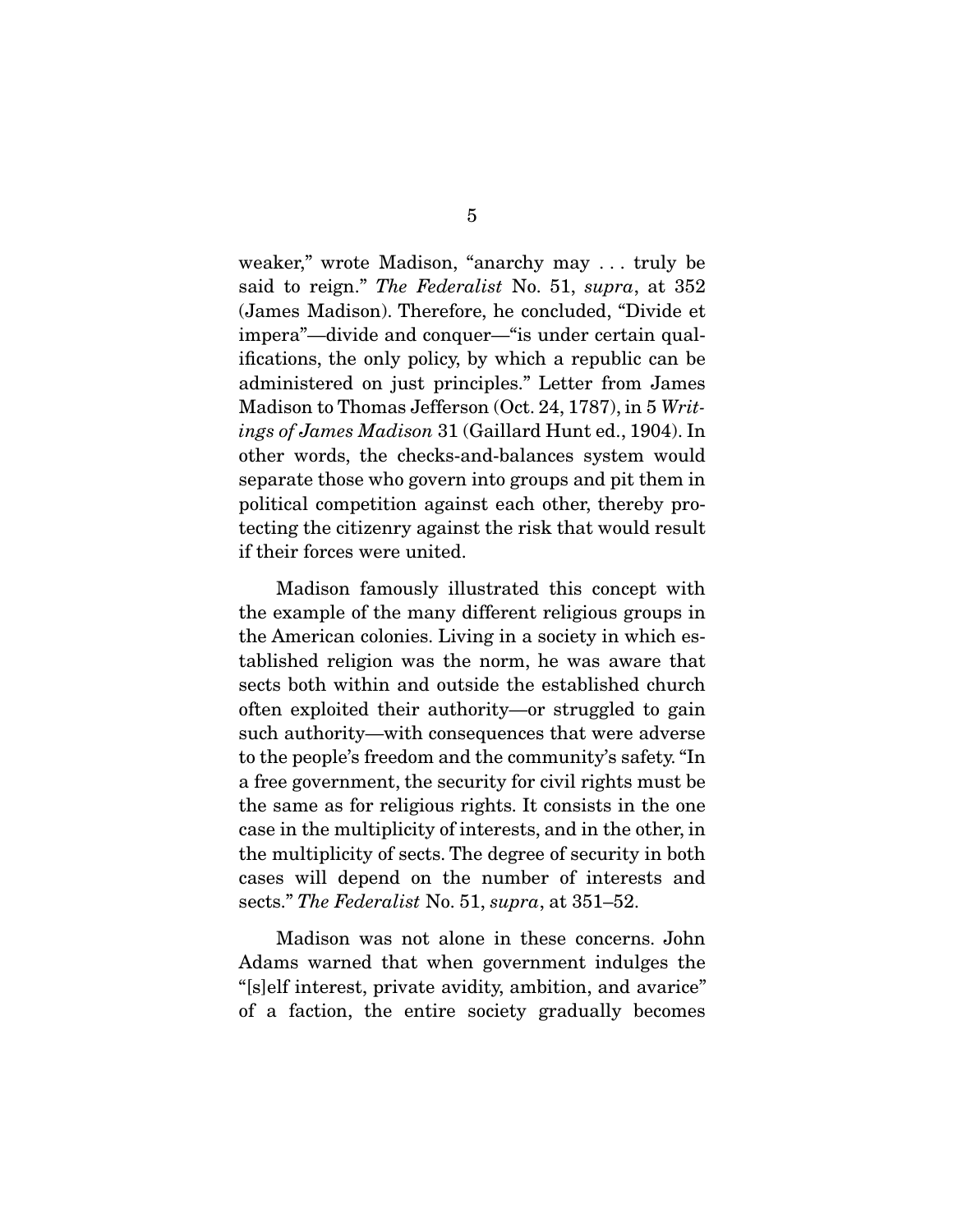subservient to that faction's desires and influence. *A Defence of the Constitutions of Government of the United States of America, Vol. III* (1788), *reprinted in John Adams: Writings from the New Nation 1784-1826* at 123 (Gordon Wood ed., 2016). Once that happens, "[n]o favors will be attainable but by those who will court the ruling demagogues in the house, by voting for their friends and instruments; and pensions and pecuniary rewards and gratifications, as well as honors and offices of every kind [will be] voted to friends and partisans." *Id.* at 124 (spelling modernized).

 Worse, once such a faction gained control over the state, it would perpetuate itself by using the state to strengthen its hand; the faction's members "will in effect nominate their successors, and govern still." *Id.* at 118. In this way, an association among government officials who used their authority to perpetuate their power and advantage could subvert the checks-andbalances system entirely.

 Jefferson, too, warned of the risks of private associations using political authority to pursue their private ends: he observed that "[t]he public money" could be a "source<sup>[]</sup> of wealth and dominion to those who hold [it]," and because taxpayer money is both "the instrument, as well as the object of acquisition," government officials could transform the state into a selfperpetuating means of extracting wealth from the public for the self-interest of those wielding government power. *Notes on the State of Virginia* (1787), *reprinted in Thomas Jefferson: Writings* 246 (Merrill Peterson ed., 1984). "With money we will get men, said Caesar,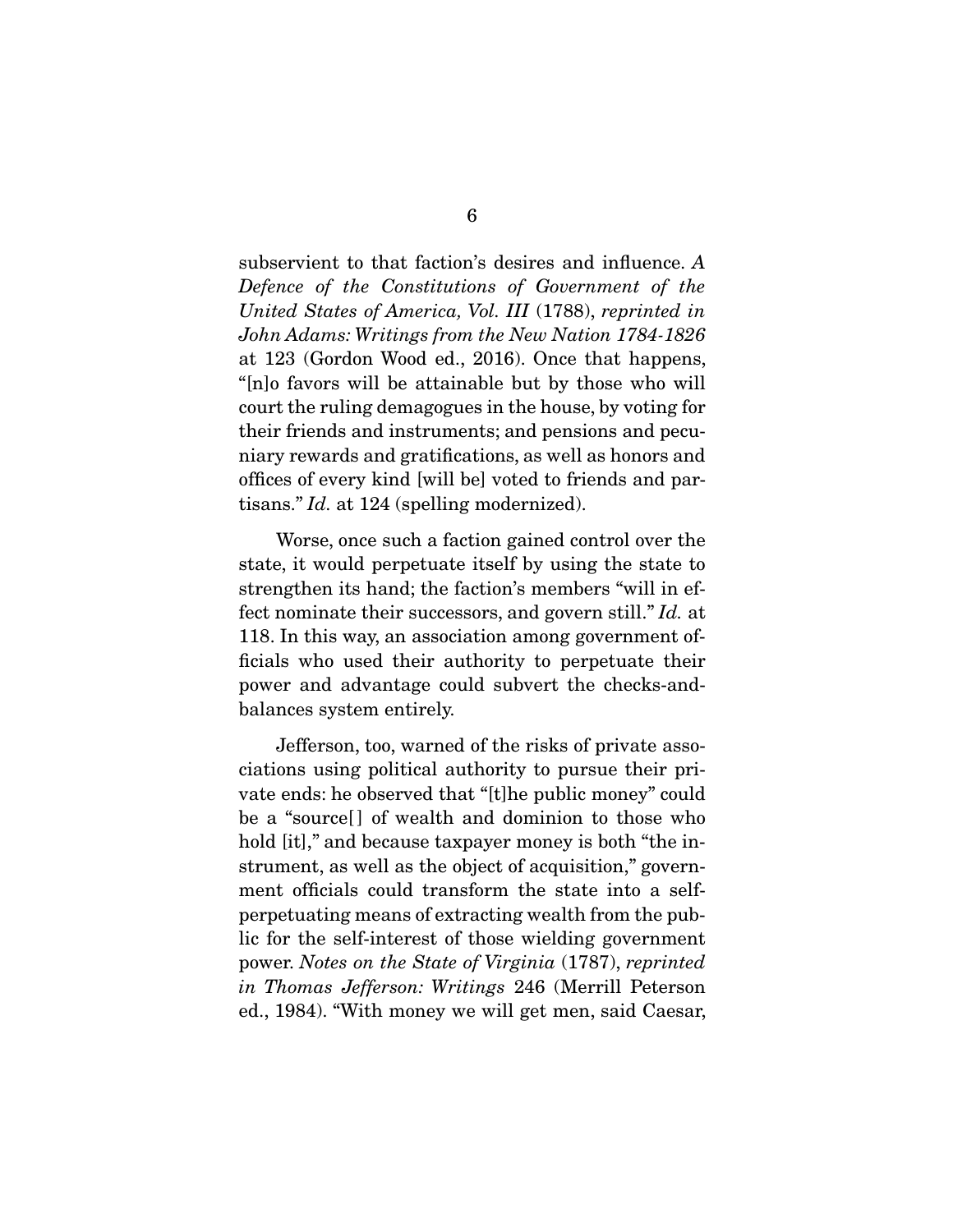and with men we will get money." *Id.* Writing before the Constitution went into effect, Jefferson warned that there could come "a time, and that not a distant one," when a faction "will have seized the heads of government" and exercise its power to "purchase the voices of the people, and make them pay the price." *Id.*

 As Jefferson's reference to Caesar suggests, the foremost historical example of ruinous factionalism that the founders knew was that of ancient Rome. And foremost among the examples of Roman factionalism was the Praetorian Guard. According to Edward Gibbon, whom the founders carefully studied, this organization began as a bodyguard for Roman rulers and then rose in power and influence until it became "the first symptom and cause of the decline of the Roman empire." 1 Edward Gibbon, *The Decline and Fall of the Roman Empire* 81 (New York: Heritage Press, 1946) (1776). During the reign of Tiberius, the Guard's "pride was nourished by the sense of their irresistible weight," which forced the government to "purchase" their precarious faith by a liberal donative." *Id.* at 82. Eventually, the Guard claimed to be the true representative of the people and in all essentials ran the state.

 Those events were never far from the founders' concern. In the controversy over the proposed National Bank, for example, Madison wrote to Jefferson that a government-subsidized bank would transform "stockjobbers" into "the praetorian band of the Government, at once its tool and its tyrant; bribed by its largesses, and overawing it, by clamors and combinations." Letter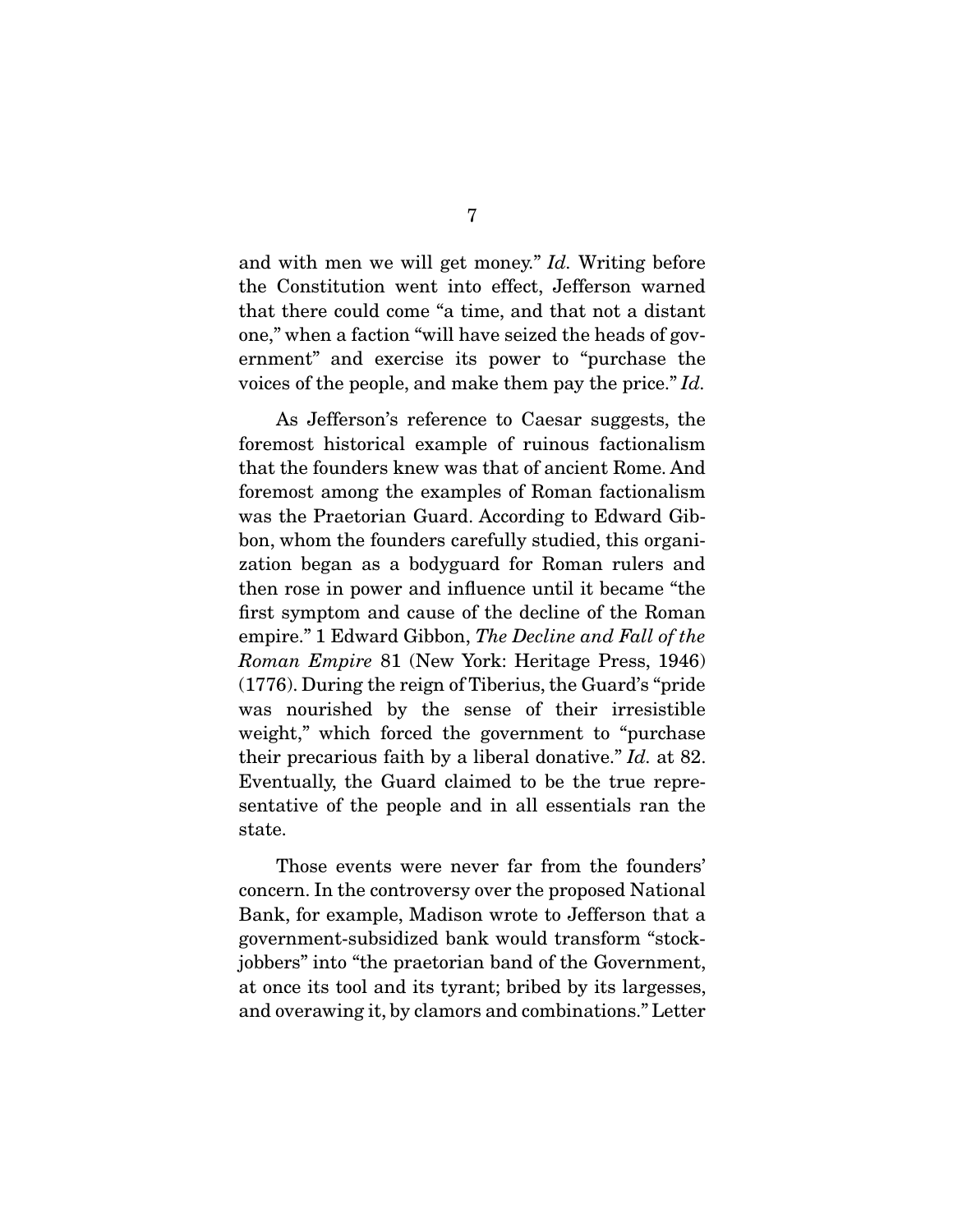from James Madison to Thomas Jefferson (Aug. 8, 1791), in 6 *Writings of James Madison* 59 (Gaillard Hunt ed., 1906) (spelling modernized).

 Similar concerns led George Washington, on the advice of Jefferson and Madison, to demand that the Society of Cincinnati, a fraternal organization of Revolutionary War veterans, alter its rules regarding membership. Those rules made membership hereditary, and Jefferson warned that the Society would "probably procure an ingraftment into the government," and its members would become "patrons of privilege and prerogative, and not of the natural rights of the people"—in other words, an incipient Praetorian Guard in the new republic. Letter from Thomas Jefferson to George Washington (Apr. 16, 1784), *in Jefferson: Writings*, *supra*, at 791. Although the Society agreed to alter its charter in ways that satisfied Washington, these concerns ultimately proved justified, as the Society did become an institution through which government patronage and privilege were extracted from public resources for private benefit. *See* Gordon S. Wood, *The Radicalism of the American Revolution* 263 (1992).

 Because they were so acutely aware of the threat posed by factions, the founders sought in designing our system of government to limit factions' ability to exercise power and oppress others.

 Madison saw two potential methods for "curing the mischief of faction": "removing its causes" and "controlling its effects." *The Federalist* No. 10, *supra*, at 58.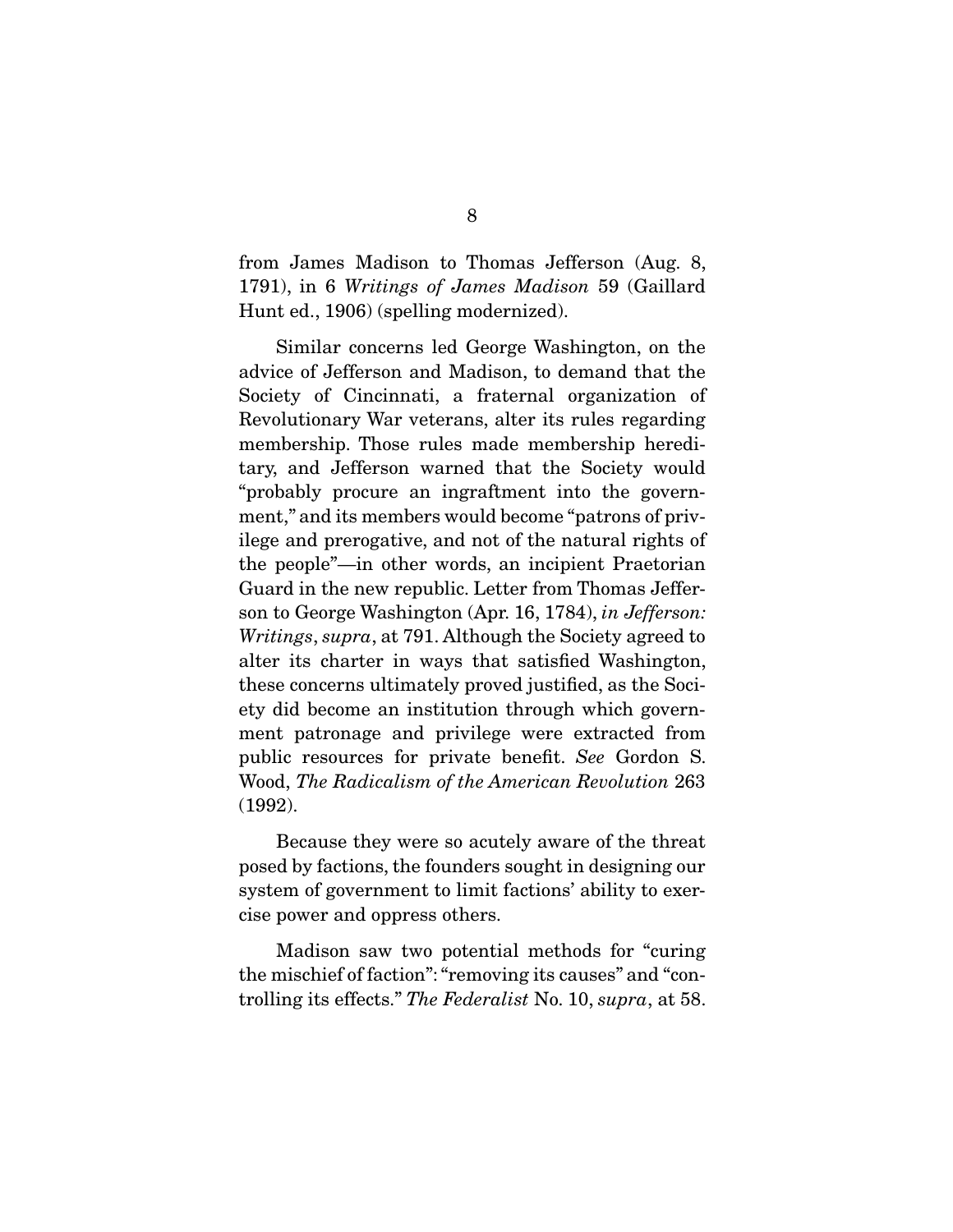The first method was unacceptable: to remove the causes of faction, one could either limit freedom of speech and freedom of association, or take similar steps to ensure that everyone has the same opinions and interests. *Id.* This was not a viable option because the "remedy" of restricting freedom would be "worse than the disease" of faction; after all, the whole point of restraining factions is to protect liberty. *Id.* And giving everyone the same opinions and interests is neither desirable nor possible. *Id.* at 58.

 Madison believed the second method—controlling factions' harmful effects—was feasible through the Constitution's republican system of government. *Id.* at 60–65. A minority faction would, he expected, be controlled by "the republican principle, which enables the majority to defeat its sinister views by regular vote." *Id.* at 60. And a large republic, such as the one the Constitution would create, would "take in a greater variety of parties and interests," which would make it "less probable that a majority of the whole will have a common motive to invade the rights of other citizens." *Id.*  at 64. In other words, a "greater variety of parties" would protect "against the event of any one party being able to outnumber and oppress the rest." *Id.*

 The First Amendment naturally helps, on balance, to limit the power of factions in this way. On the one hand, freedom of speech and association allows factions to exist in the first place; as Madison put it, such "[l]iberty is to faction, what air is to fire, an aliment without which it instantly expires." *Id.* at 58. But on the other hand, with a proliferation of factions that are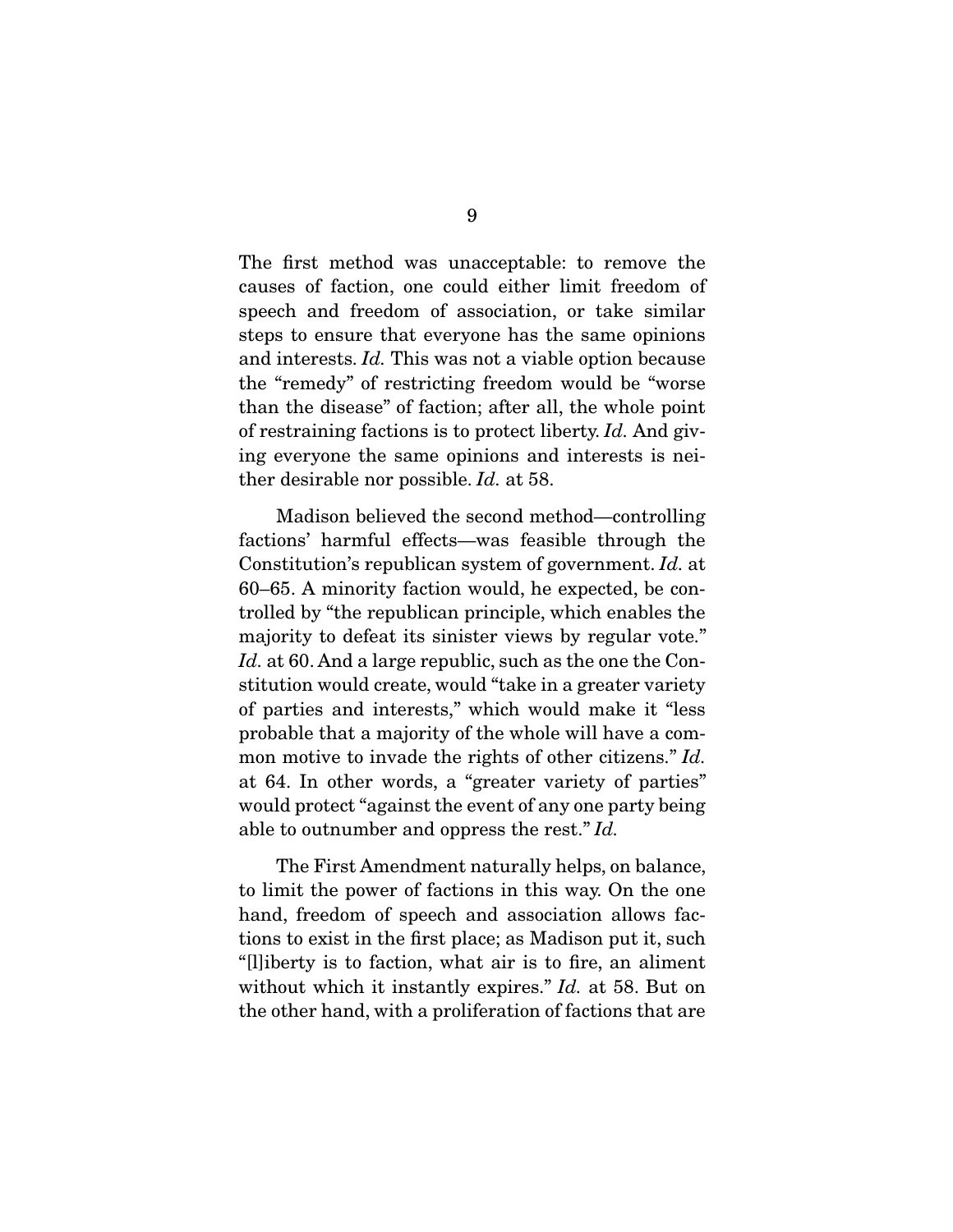all equally free to pursue their political goals "without hindrance or aid from the state," *Knox v. SEIU Local 1000*, 567 U.S. 298, 322 (2012), factions will tend to limit each other's influence and ensure that none can dominate the government or oppress the people.

 That, at least, is the constitutional plan. Today, however, public-sector unions are a prominent faction—and a uniquely dangerous one because of the legal privileges they enjoy, privileges that undermine the separation-of-powers system.

### II. Legal privileges such as exclusive representation make public-sector unions an especially dangerous faction.

 In pursuing their goals, public-sector unions have, like any faction, acted in their own interest and contrary to the interests of other groups. As this Court has recognized, their pursuit of self-interest has been successful: the "ascendance of public-sector unions has been marked by a parallel increase in public spending" in which "the mounting costs of public-employee wages, benefits, and pensions" that unions obtained through collective bargaining "undoubtedly played a substantial role." *Janus*, 138 S. Ct. at 2483.

 Indeed, the wages and benefits public-sector unions manage to obtain for government employees often exceed the compensation received by their private-sector counterparts. *See* Jeff Jacoby, *What Public-Sector*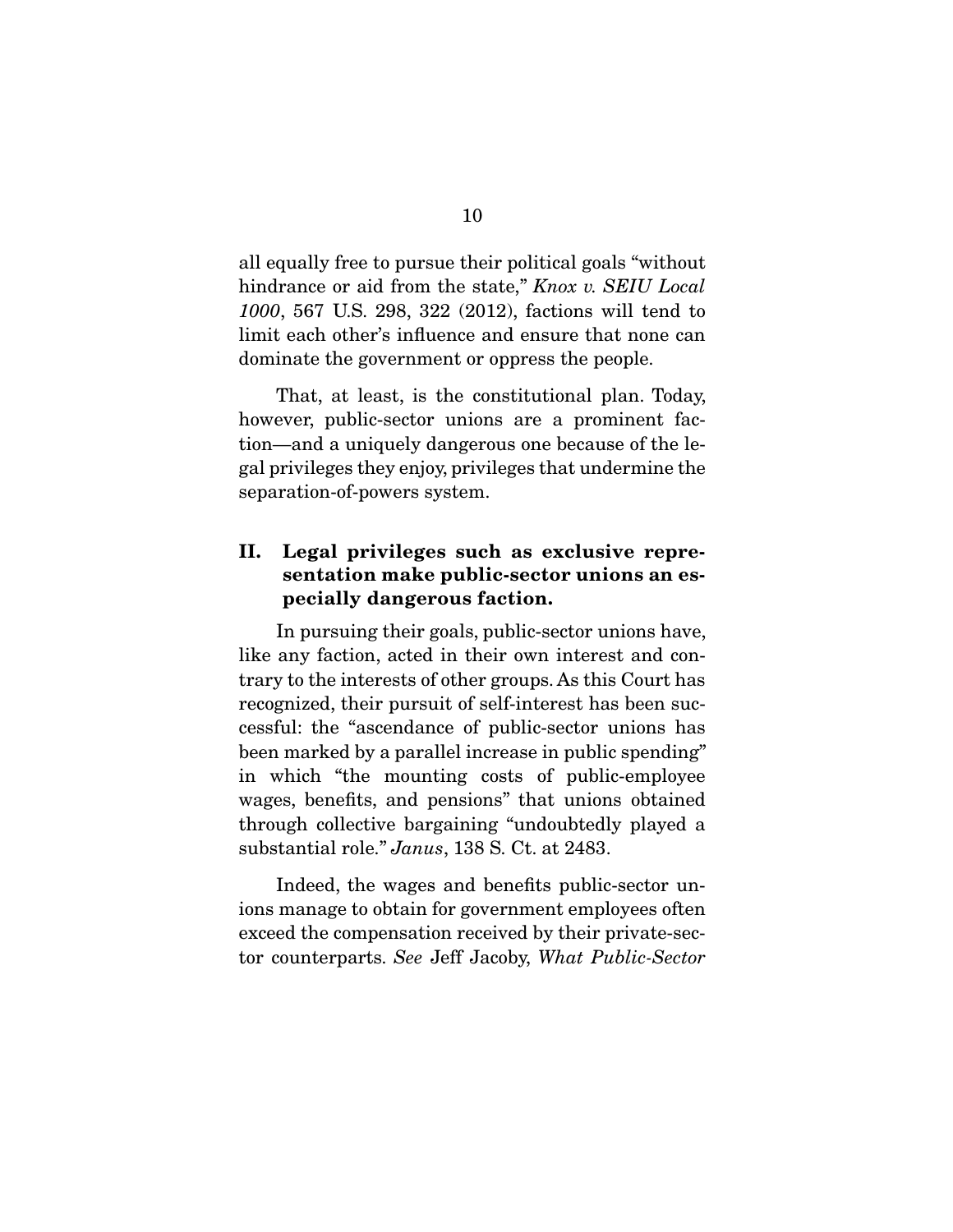*Unions Have Wrought*, Commentary (Oct. 2010).2 All that spending must, of course, be paid for by others, namely taxpayers. And spending on things unions want limits the government's ability to spend on things other groups prefer. Clyde W. Summers, *Public Employee Bargaining: A Political Perspective*, 83 Yale L. J. 1156, 1162–63 (1974). In fact, "[u]nsustainable collective-bargaining agreements have . . . been blamed for multiple municipal bankruptcies," *Janus*, 138 S. Ct. at 2483, and in some jurisdictions government spending on pension benefits obtained by unions threatens to crowd out spending on core government services, *see*, *e.g.*, Adam Schuster, Ill. Policy Inst., *Tax Hikes vs. Reform: Why Illinois Must Amend Its Constitution to Fix the Pension Crisis* 6–9 (2018).3

 Public-sector unions have had such extraordinary success—even though they represent a minority of citizens and frequently occupy political positions contrary to the interests of the majority—in part because of the legal privileges they enjoy, including the power of exclusive representation.

 Unlike other factions, public-sector unions have special access to the political process through collective bargaining; they are not compelled, as private entities are, to achieve their goals exclusively or even primarily by normal democratic means, such as lobbying legislators or persuading the public. Instead, their exclusiverepresentative power gives them a privileged status

<sup>2</sup> https://goo.gl/QpxtiF.

<sup>3</sup> https://goo.gl/yuV9j6.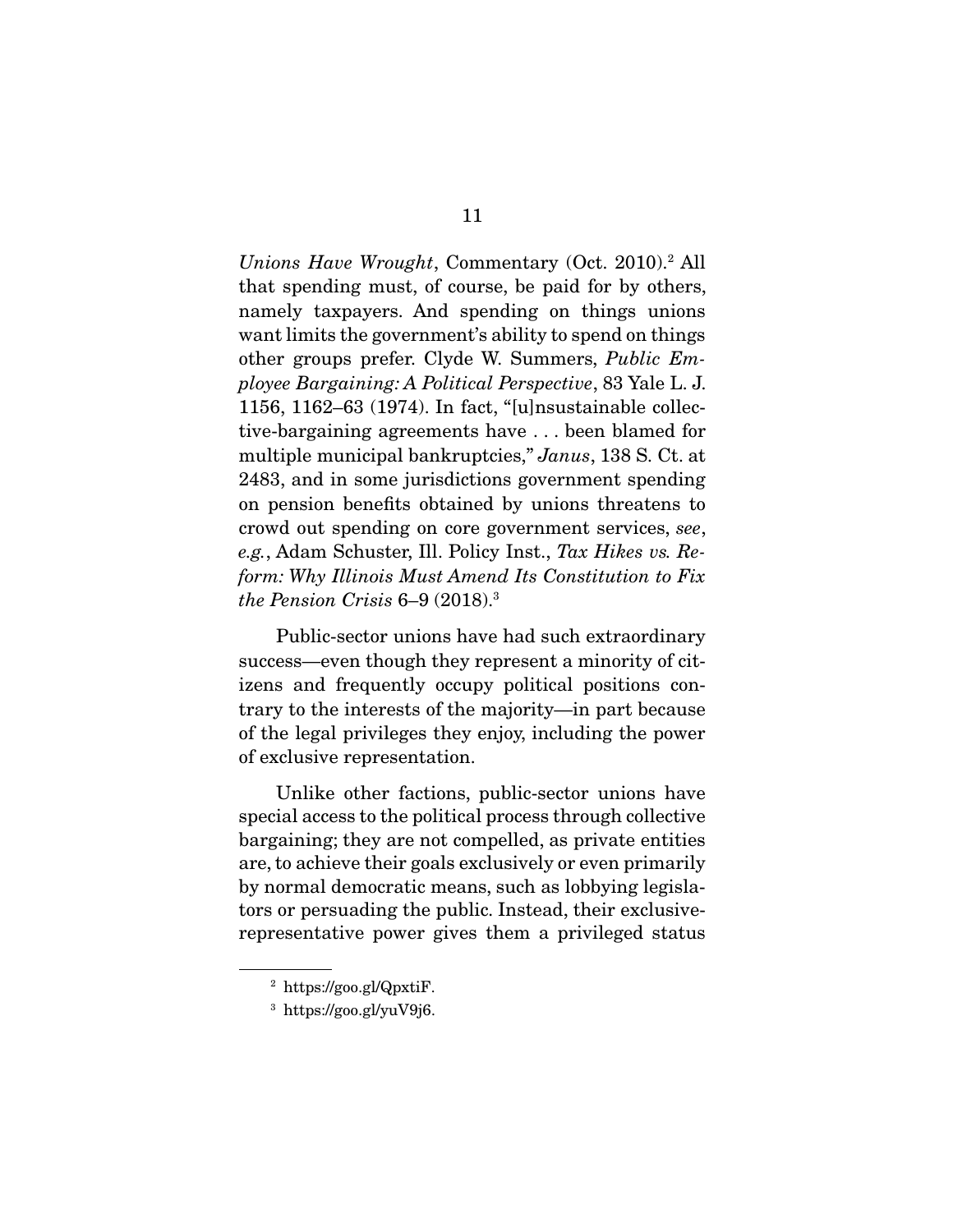whereby they can force the government to the bargaining table and compel officials to negotiate with them until they reach an agreement or an impasse, which leads to further procedures and (where authorized) creates the potential for a strike. *See Janus*, 138 S. Ct. at 2467 (because government must bargain with an exclusive representative, "[d]esignation as exclusive representative . . . 'results in a tremendous increase in the power' of the union" (citation omitted)); Summers, *Political Perspective*, *supra*, at 1164.

 Still more remarkably, the public employees who appear on the other side of that bargaining table are often themselves members or supporters of the same public-sector union, rendering any truly adversarial or arms-length negotiation illusory. R. Theodore Clark, Jr., *Politics & Public Employee Unionism: Some Recommendations for an Emerging Problem*, 44 U. Cin. L. Rev. 680, 684 (1975). This is not a mere accusation public sector unions often openly brag about the fact that "[t]hrough political action . . . [w]e have the ability to help hire and fire our bosses . . . [who] negotiate our pay raises, our pensions and our health benefits." *Cf.*  AFSCME, *Bargaining for Political Power* (2000).4

<sup>4</sup> https://goo.gl/MDNU2L. Another way unions undemocratically perpetuate their power is through collective bargaining agreement provisions requiring "release time"—that is, funding for government employees who are assigned exclusively to *union*  business. *See* Jon Riches, *Union Time on Taxpayer's Dime*, Nat'l Rev. (Mar. 6, 2018), https://goo.gl/9o8Q2m; *Cheatham v. DiCiccio*, 379 P.3d 211, 221 ¶ 45 (Ariz. 2016) (Timmer, J., dissenting). These employees receive their salaries from public money but work solely for the union, which means they can pursue the union's political agenda at taxpayer expense.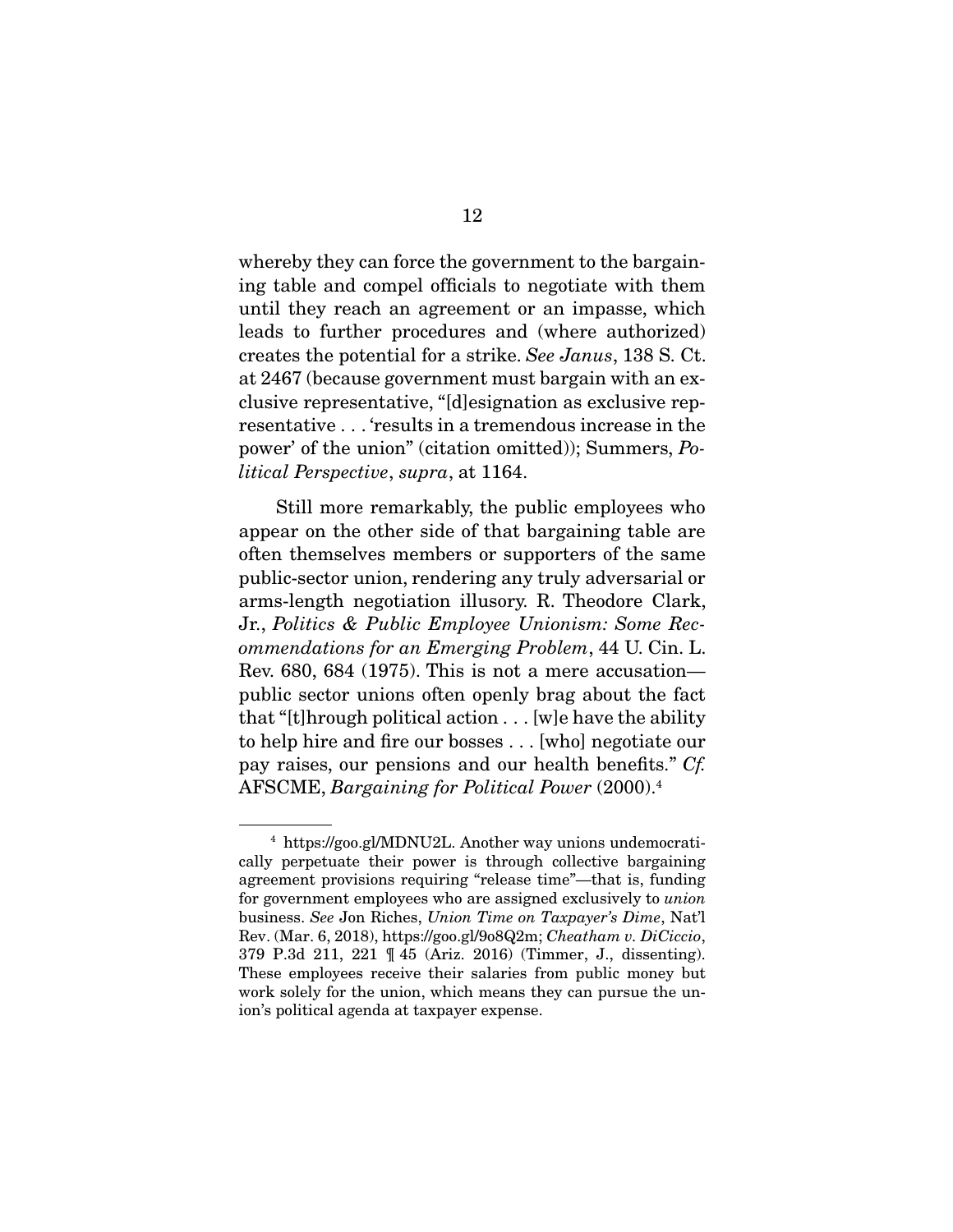Public-sector unions commonly negotiate with, or have their agreements ratified by, officials whose campaigns the same unions supported or funded. Not only may union-backed officials accede to union demands for greater spending, but they can also authorize unionization of additional government employees—and, in recent years, even people who *are not* government employees, such as the personal assistants who in *Harris v. Quinn*, 134 S. Ct. 2618 (2014), were freed from compulsory union fees, but not union representation. This gives the union more members and even more money to fuel its agenda. *See* Jacob Huebert, Harris v. Quinn*: A Win for Freedom of Association*, 2014 Cato S. Ct. Rev. 195, 208–09 (2014)<sup>5</sup> (describing Illinois' cycle of unions contributing to the campaigns of officials who, in turn, unionize more groups). Thus, public-sector unions become political perpetual-motion machines, funded by taxpayer money to demand more taxpayer money for the union and its members.

 Also adding to their uniquely privileged status, public-sector unions' exclusive-representation powers prevent individual employees from "negotiat[ing] directly with their employer" or "be[ing] represented by any agent other than the designated union," *Janus*, 138 S. Ct. at 2460, which means that any "[d]issonance or indifference in the employee group is submerged, giving the employees' [supposed] voice increased clarity and force," Summers, *Political Perspective*, *supra*, at 1164. And the negotiations typically occur behind

<sup>5</sup> https://goo.gl/7Qi7L6.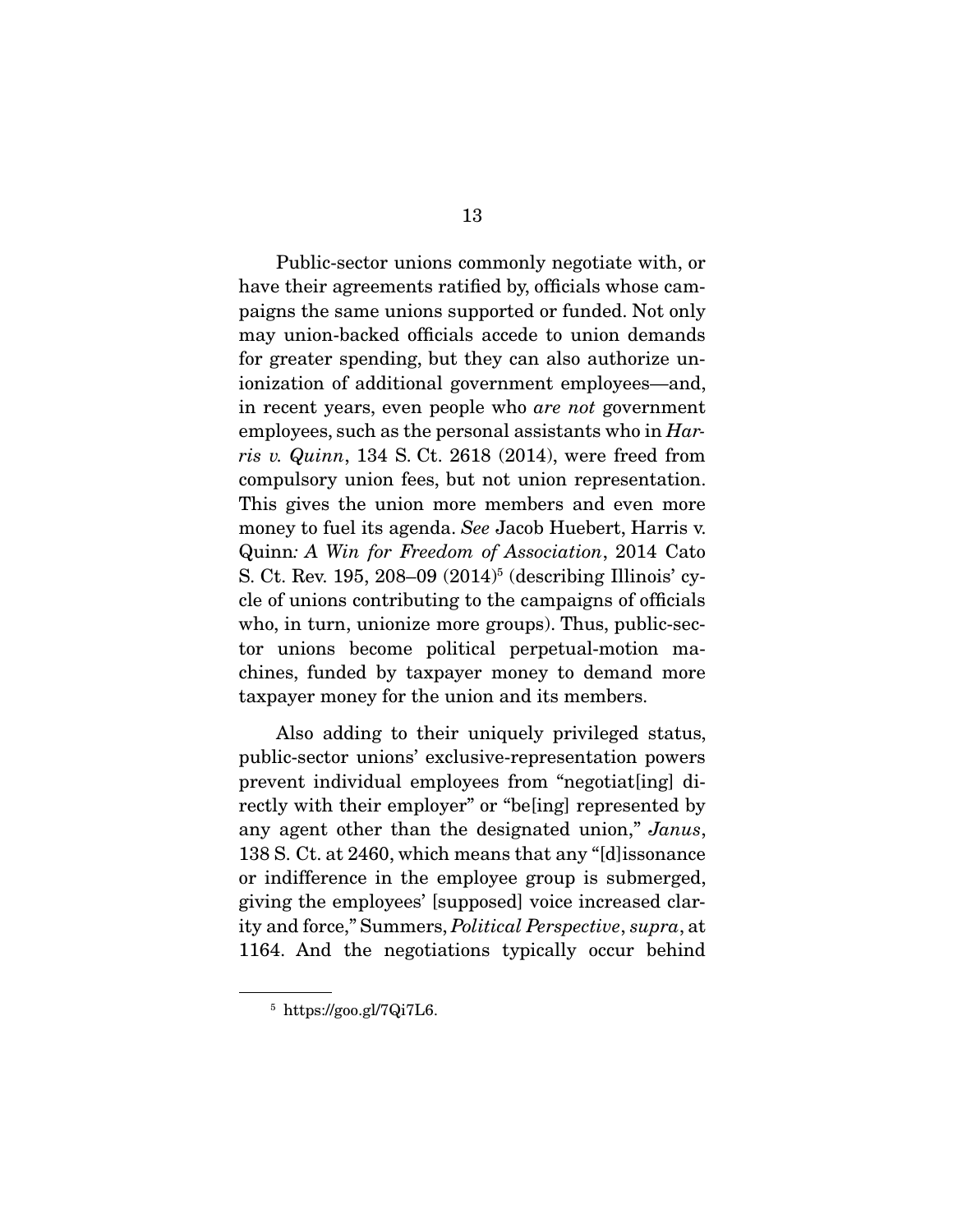closed doors, which means that outside voices are excluded. "Other groups interested in the size or allocation of the budget are not present during negotiations and often are not even aware of the proposals being discussed." *Id.* As a result, these groups are not able to present their views or create political pressure to affect the outcome. *Id.*

 What's more, the parties in public-sector collective bargaining do not have a strong incentive to limit the costs of their bargain, as parties to a private-sector labor-management negotiation do. *Private*-sector unions are checked in their power by competition among consumers; if a union's demands force a business to sell at too high a price, consumers will shop elsewhere, and both labor and management will suffer. Private-sector labor and management therefore face an incentive structure that works like a checks-and-balances system and cannot violate the rights of others or harm society. But in government, where taxpayers must bear the cost in any event, consumer choice plays no role, and a combination among employees leaves the consumer—i.e., the citizen—at the mercy of the combination's leadership. Unions and management can pass on the costs of their bargain to taxpayers, who have no choice but to bear the cost. *Cf. Harris*, 134 S. Ct. at 2631–32 ("[A] public employer 'lacks an important discipline against agreeing to increases in labor costs that in a market system would require price increases.' ").

 True, the legislature must ultimately authorize any spending agreed to in collective bargaining, but that does not negate unions' special advantages. "Once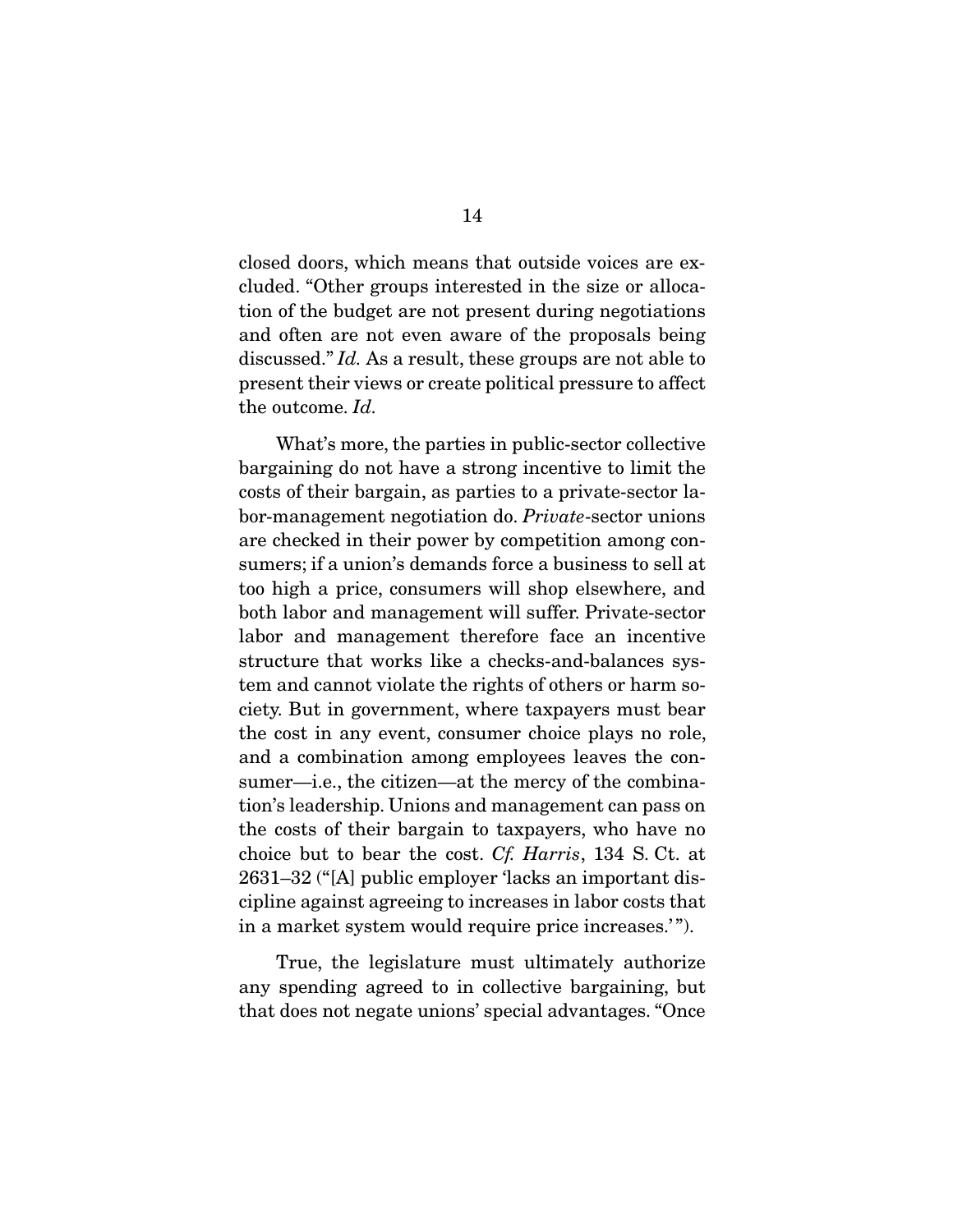an agreement, even a merely tentative one, is reached at the bargaining table, the opposing interests are placed at a substantial political disadvantage. The issue becomes whether the agreement should be repudiated"—and whether it is worth suffering the consequences of that repudiation—"rather than what agreement should be made in the first place." Clyde W. Summers, *Public Sector Bargaining: Problems of Governmental Decisionmaking*, 44 U. Cin. L. Rev. 669, 674 (1975). The cost of rejecting even the worst of bargains is thus made prohibitive, with the result that nobody effectively represents the citizenry in the entire deal.

 The costs of rejecting a public-sector union's bargain are especially high—and unions' adversity to the public interest is especially apparent—where employees can strike, legally or illegally,<sup>6</sup> and thus hold the state and the entire taxpaying public hostage for private gain. Indeed, disruptive public-sector strikes have occurred throughout U.S. history. *See generally* David Ziskind, *One Thousand Strikes of Government Employees* (1940). Navy Department employees struck in 1835, and Government Printing Office employees struck in 1863. During the early twentieth century, police and fire officials refused to show up for work on several occasions, threatening the public safety until their demands were met. *See* Richard C. Kearney & Patrice M. Mareschal, *Labor Relations in the Public Sector* 233–34 (5th ed. 2014).

<sup>6</sup> The statute Petitioner challenges protects striking unionized employees from dismissal. M.S.A. § 179A.13(2)(12). App. 66.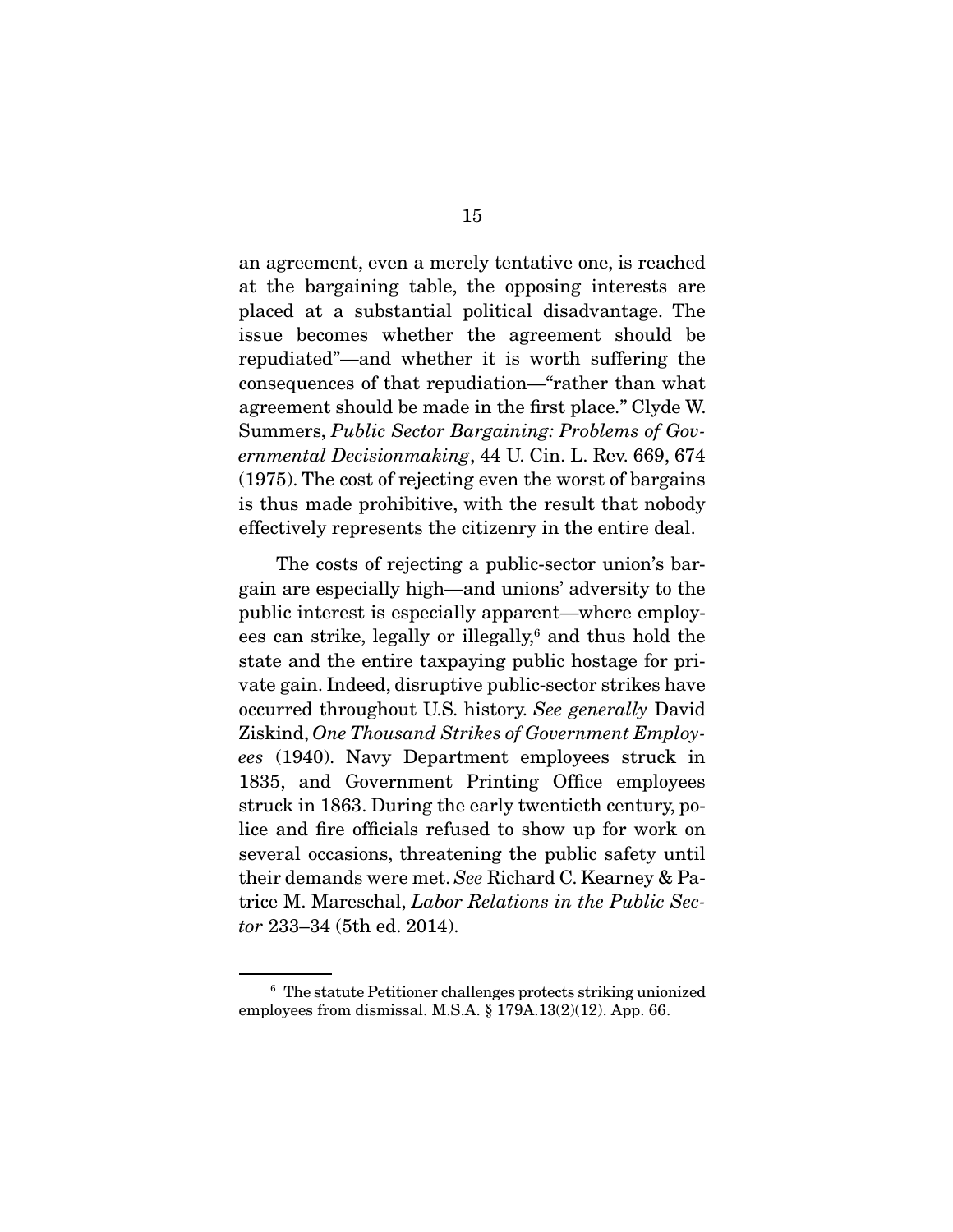That is the context for Calvin Coolidge's famous pronouncement that "[t]here is no right to strike against the public safety by any body, any time, any where." Calvin Coolidge, *The Autobiography of Calvin Coolidge* 134 (1929). Coolidge, then governor of Massachusetts, made that statement when the Boston Police Department walked off the job. *Id.* at 127. When officers refused to report for work, there ensued looting and rioting in which eight people were killed. Francis Russell, *A City in Terror: Calvin Coolidge and the 1919 Boston Police Strike* 170 (1975).

 When Coolidge mobilized the National Guard, President Woodrow Wilson expressed his support for the decision, telling an audience that "a strike of policemen" that left the populace "at the mercy of an army of thugs, is a crime against civilization." *Id.* He continued:

[T]he obligation of a policeman is as sacred and direct as the obligation of a soldier. He is a public servant, not a private employe[e], and the whole honor of the community is in his hands. He has no right to prefer any private advantage to the public safety. I hope that that lesson will be burned in so that it will never again be forgotten.

*Id.* After order was restored, Coolidge refused to rehire the terminated strikers on the ground that "if voluntary associations were to be permitted to substitute their will for the authority of public officials the end of our government was at hand." Coolidge, *supra*, at 134.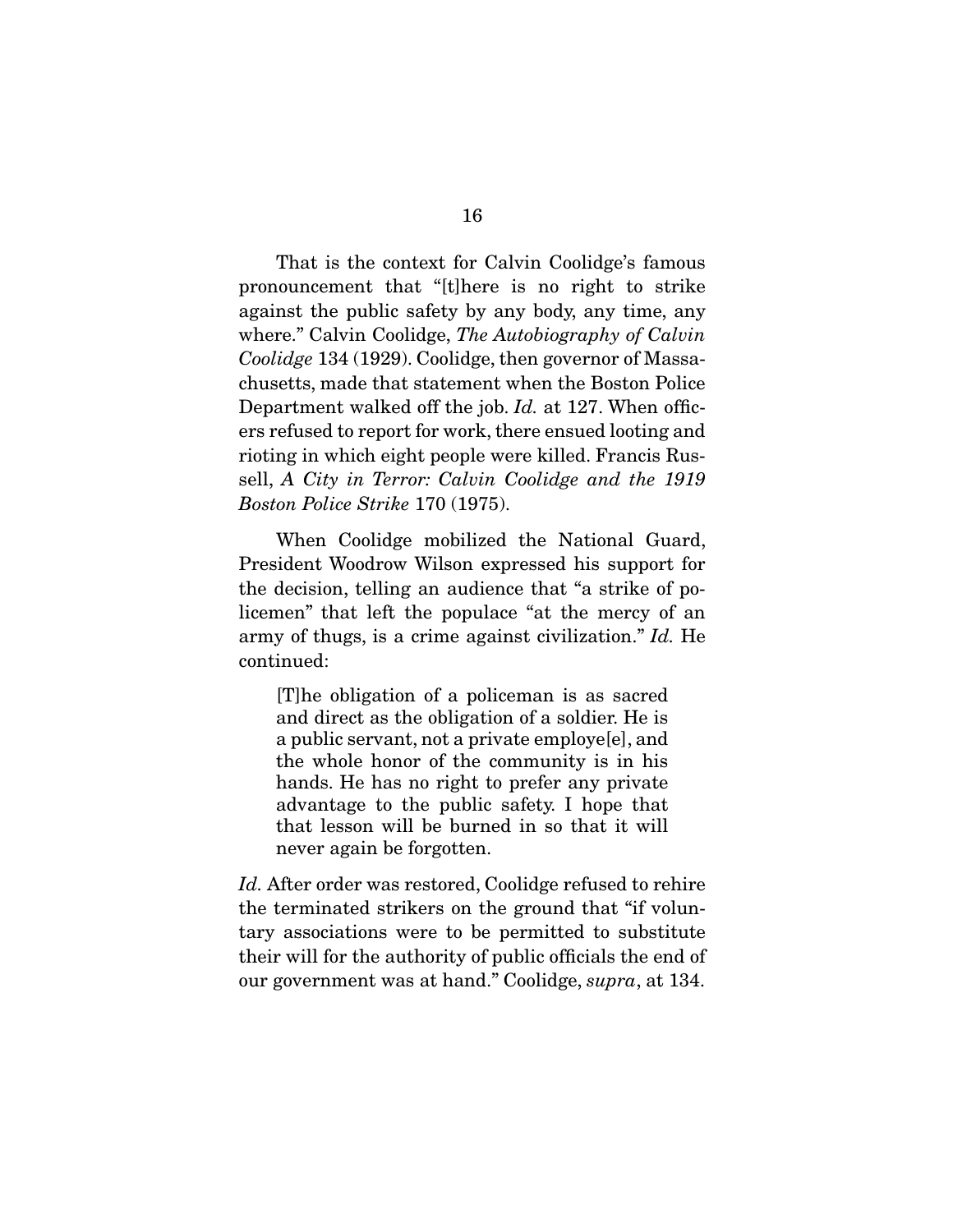For some time, Americans remembered the lesson of the Boston Police Strike. President Franklin Roosevelt had it in mind when he wrote his famous 1937 letter rejecting the idea of a unionized government workforce. "The desire of Government employees for fair and adequate pay, reasonable hours of work, [and] safe and suitable working conditions" was legitimate, he wrote, but the distinction between the public and private sector imposed a "distinct and insurmountable limitation<sup>[]"</sup> to the use of collective bargaining in the public sector. Letter from Franklin Roosevelt to Luther Steward (Aug. 16, 1937).7

 "[M]ilitant tactics," wrote Roosevelt, "have no place in the functions of any organization of Government employees" because government employees must "serve the whole people" rather than employees' own private interests. For a labor organization of government employees to take action against a government employer would be "unthinkable and intolerable" because it would "look[ ] toward the paralysis of Government by those who have sworn to support it." *Id.*

 Fears of public work stoppages during wartime highlighted the conflict between public-sector unions' private interests and the public interest. In May 1943, the United Mine Workers went on strike, prompting the Roosevelt Administration to seize control of the mines involved. For the workers to strike was an example of the dangerous factionalism the founders had warned of: "There can be no one among us," said

<sup>7</sup> https://goo.gl/hnue4g.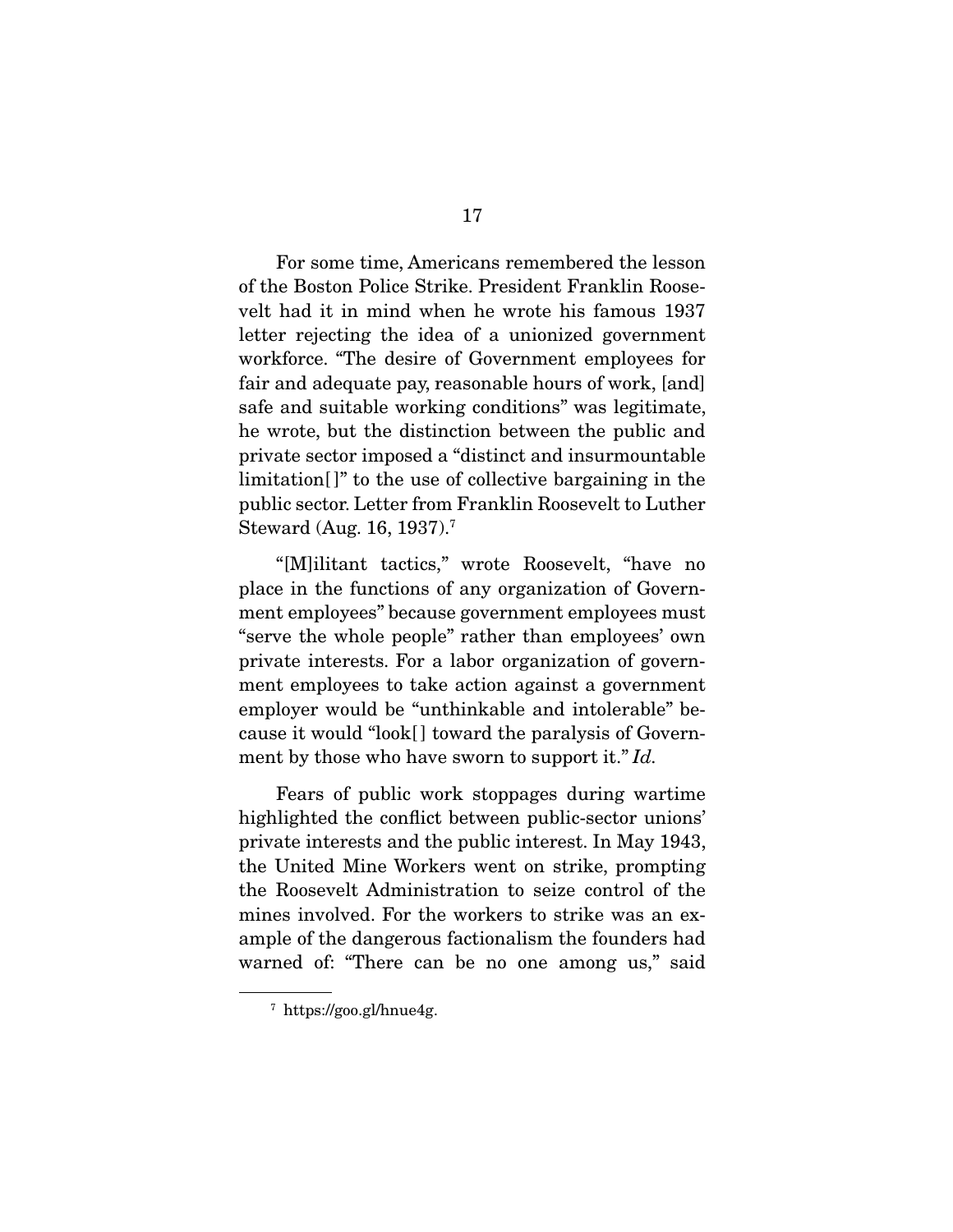Roosevelt, "no one faction powerful enough to interrupt the forward march of our people to victory." White House Statement and Executive Order on Seizure of Coal Mines, Executive Order No. 9340 (May 1, 1943), in 12 *Public Papers of the Presidents of the United States: Franklin Roosevelt* 194 (1950).

 Unfortunately, since public-sector unions became common later in the twentieth century, such tactics have continued, well justifying the founders' original fear of the power of such factions. For example, in 1975, police and firefighters in San Francisco engaged in an illegal strike for a raise even though they were already among the nation's highest paid. Brent Appel, *Emergency Mayoral Power: An Exercise in Charter Interpretation*, 65 Cal. L. Rev. 686, 688–89 (1977). Police established a picket line manned by armed officers, and strikers simply ignored a court order declaring the strike illegal and ordering officers to return to their jobs. *Id.* at 689. People began shooting at picketing officers, who returned fire; another person tried to run strikers over with a car. *Id.* at 690 n.26. Someone detonated a bomb near the mayor's office. *Id.* When a court ordered striking officers to surrender their guns, they ignored the order. *Id.* The city's mayor decided to capitulate to the strikers' demands, but the city council rejected that proposal, whereupon the mayor declared an emergency and surrendered to the strikers anyway. *Id.*  at 691. When the legality of the mayor's pay increase agreement was later challenged as the product of duress, state courts upheld it regardless. *Verreos v. City & Cnty. of S.F.*, 133 Cal. Rptr. 649 (Cal. App. 1976).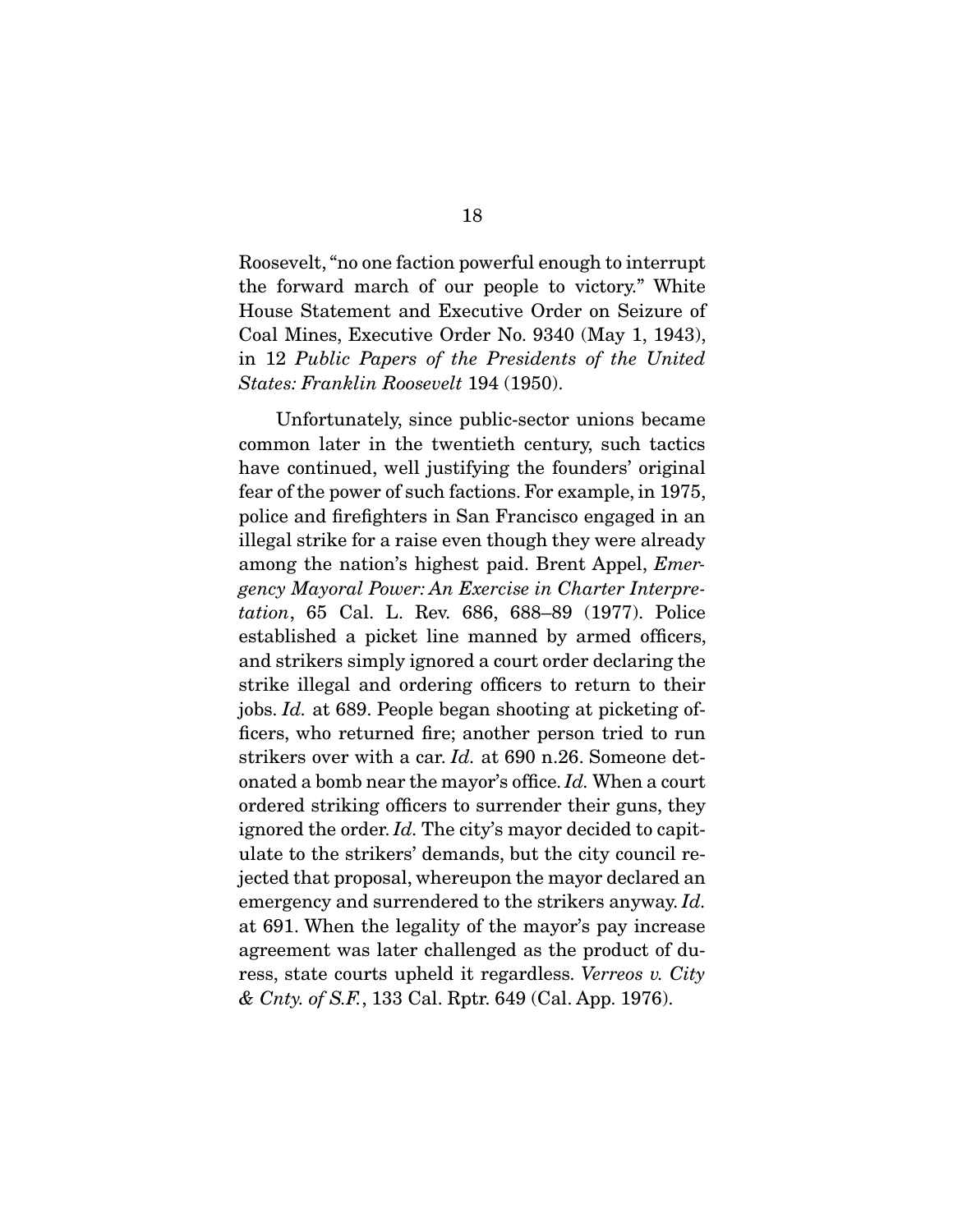In a more recent example, Arizona public-school employees organized a statewide shutdown of schools for an entire week shortly before the end of the 2017- 18 school year. Public-school employees have no legal right to strike in Arizona, *see Commc'ns Workers of Am. v. Ariz. Bd. of Regents*, 498 P.2d 472, 474 (Ariz. App. 1972); Ariz. Att'y Gen. Op. No. 71-12 (R40) (Apr. 5, 1971),<sup>8</sup> and the state's constitution guarantees all children the right to a government-funded education, *Shofstall v. Hollins*, 515 P.2d 590 (Ariz. 1973). Nevertheless, dissatisfied with funding levels the democratically elected legislature had set, and upset over the enactment of a law that would have allowed parents greater ability to choose private schooling for their children, government employees across the state chose to coordinate their time-off days in order to reduce the number of employees available to staff schools. But rather than discipline lawbreaking teachers or seek substitutes, district officials encouraged and facilitated the unlawful strike by closing entire school districts, even where teachers chose *not* to participate and *were*  willing to report to work. *See* Timothy Sandefur, *Hardworking Arizona Teachers Want to Teach Students— But Districts Won't Let Them*, In Defense of Liberty (May 1, 2018).9 Teachers then massed on the state capitol grounds, disrupting legislative hearings and shouting down speakers, demanding the lawmakers

<sup>8</sup> http://azmemory.azlibrary.gov/digital/collection/agopinions/ id/165/rec/4.

<sup>9</sup> https://indefenseofliberty.blog/2018/05/01/hardworkingarizona-teachers-want-to-honor-their-promise-to-teach-students/.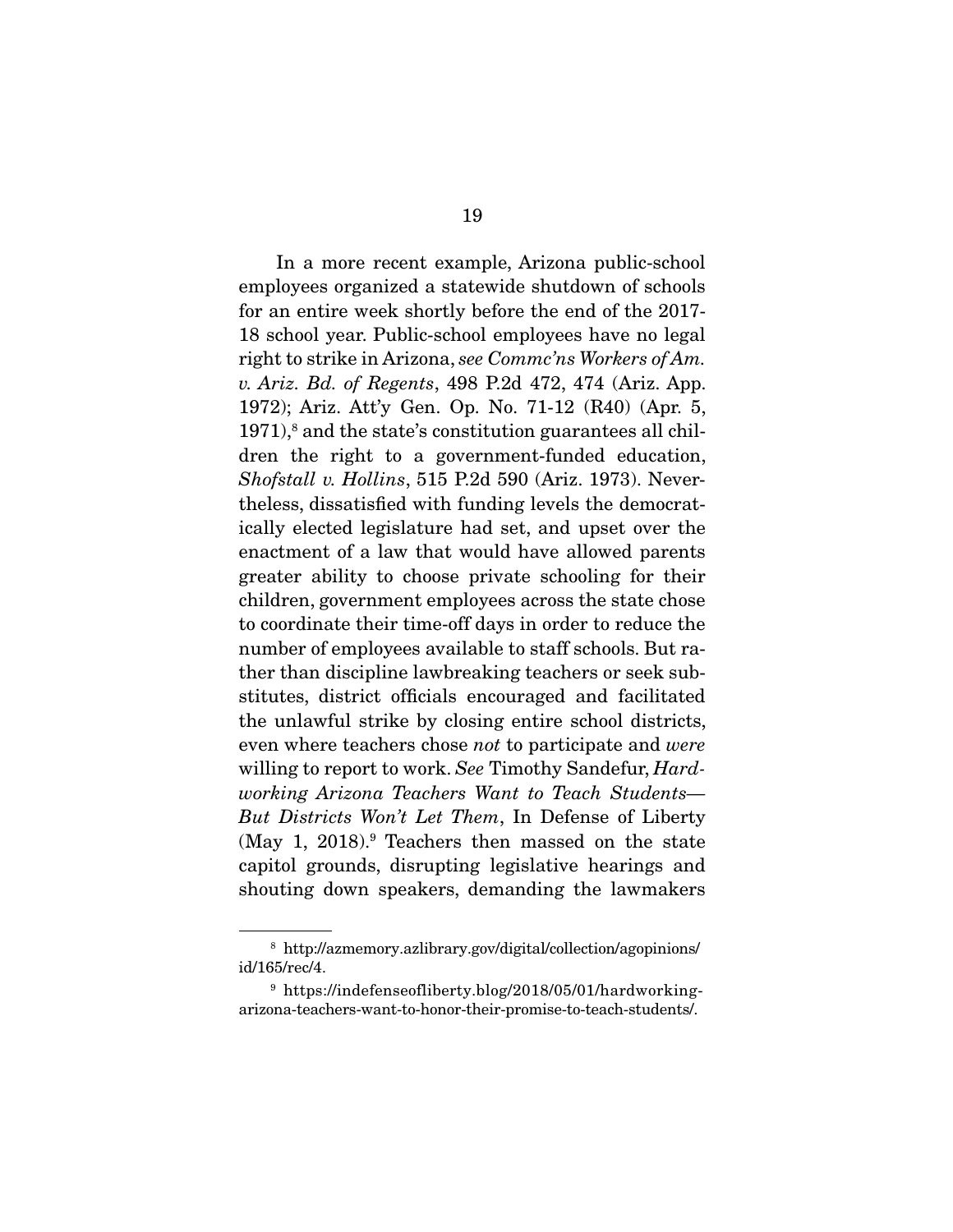capitulate to their demands for more funding. *See*, *e.g.*, Ray Stern, *Teachers in Red Rally at Arizona Capitol, Protest Tax Credits for Private Schools*, Phoenix New Times (Mar. 14, 2018).10 Neither the state Superintendent of Schools nor the Attorney General took any action to restore lawful order or ensure that public schools remained open. On the contrary, the state rewarded the unlawful activity with a 20 percent pay increase to teachers.

 In these details, one sees in full all the problems of faction the founders tried to avoid with the Constitution: in all that a public-sector union does, there is the pursuit of self-interest adverse to the public interest; with union-negotiated spending and pension benefits dominating state and local government budgets, the whole public becomes subservient to a powerful minority; in the special legal advantages public sector unions enjoy, there is a unification of the interests of government employees that contradicts the "*divide et impera*" concept animating the separation of powers; and in unions' political activity, there is a faction using its political power to maintain and increase its political power—and even to use its strength to override the decisions made by the democratic process.

 Because of their unique legal privileges, publicsector unions have not been constrained in their pursuit of power as Madison expected factions to be under

<sup>10</sup> https://www.phoenixnewtimes.com/news/teachers-inred-rally-at-arizona-capitol-fight-progress-of-new-tax-credit-bill-10232389.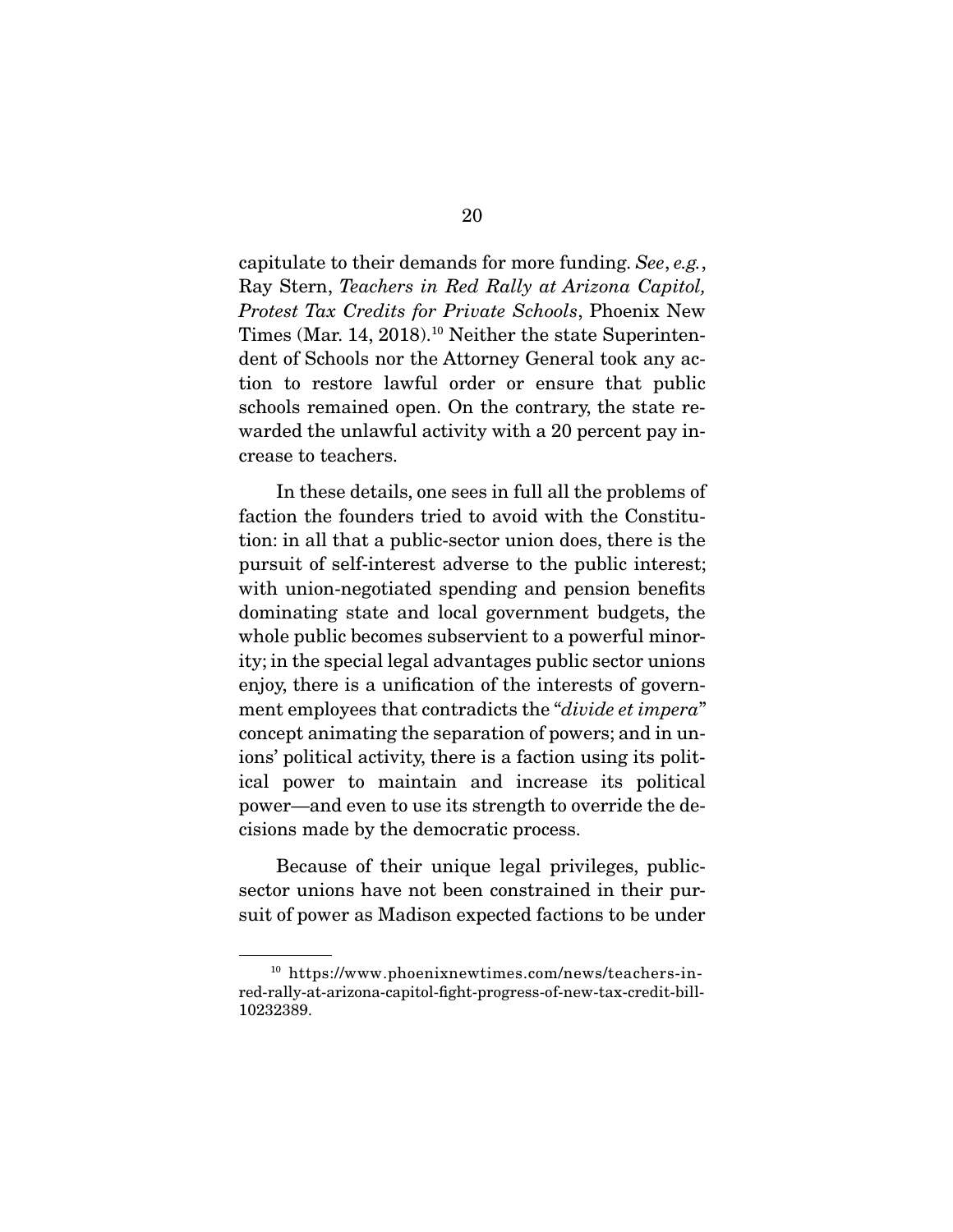our republican system of government. In many jurisdictions where the law has empowered them, they have not been reined in by the majority or counteracted by other factions competing for power. That is by design: evading our system's natural constraints on factions—i.e., obtaining more taxpayer money for government unions and employees than they could obtain through the democratic process alone—is the *purpose*  of public-sector collective bargaining. *See* Edwin Vieira, Jr., *To Break and Control the Violence of Faction: The Challenge to Representative Government from Compulsory Public-Sector Collective Bargaining* 22 (1980) (describing how public-sector unions are factions designed to circumvent the democratic process).

 During the rise of public-sector unionism, a leading academic advocate argued that public-sector collective bargaining was "particularly appropriate for decisions where the employees' interests in increased wages and reduced work load run counter to the combined interests of taxpayers and users of public services"; it would "balance the massed political resistance of taxpayers and users of public services" by giving public-sector employees—or at least their unions—"a larger voice than the ordinary citizen" in government decision-making. Summers, *Political Perspective*, *supra*, at 1192–94. That prediction has proven correct.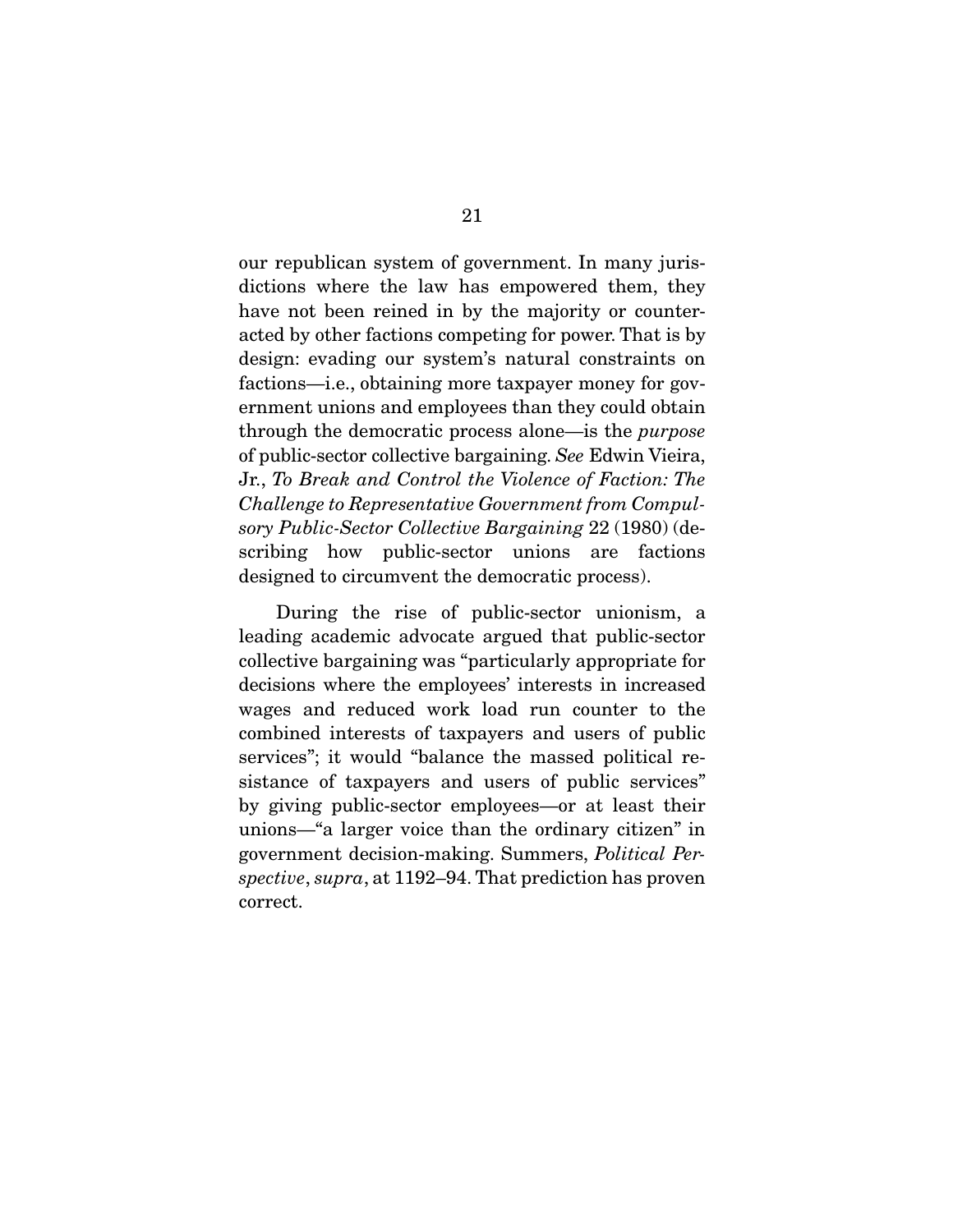### III. The Court should grant certiorari to protect workers' First Amendment rights and mitigate the problem of faction.

 When the government forces public-sector employees such as Petitioner Kathleen Uradnik to accept an exclusive representative to speak to the government on their behalf, it not only violates the employees' First Amendment rights (*see* Petition at 13–19); it also artificially empowers factions, giving rise to the problems discussed above associated with factions in general and legally privileged public-sector unions in particular. That undermines an important purpose of our Constitution and republican government itself.

 Conversely, eliminating public-sector unions' power of exclusive representation would reduce those unions to the status of the kinds of factions anticipated by the Constitution—still dangerous, but limited by the political process. *See The Federalist* No. 10, *supra*, at 60–61; *see also* Summers, *Political Perspective*, *supra*, at 1165–67 (without collective bargaining, public employees would have difficulty prevailing over, or forming coalitions with, other interest groups).

 A grant of certiorari is therefore essential, not only to protect individuals' First Amendment right *not* to associate with an exclusive representative, but also to ensure that the problem of faction will be duly curbed, as the founders intended, rather than made worse.

--------------------------------- ---------------------------------